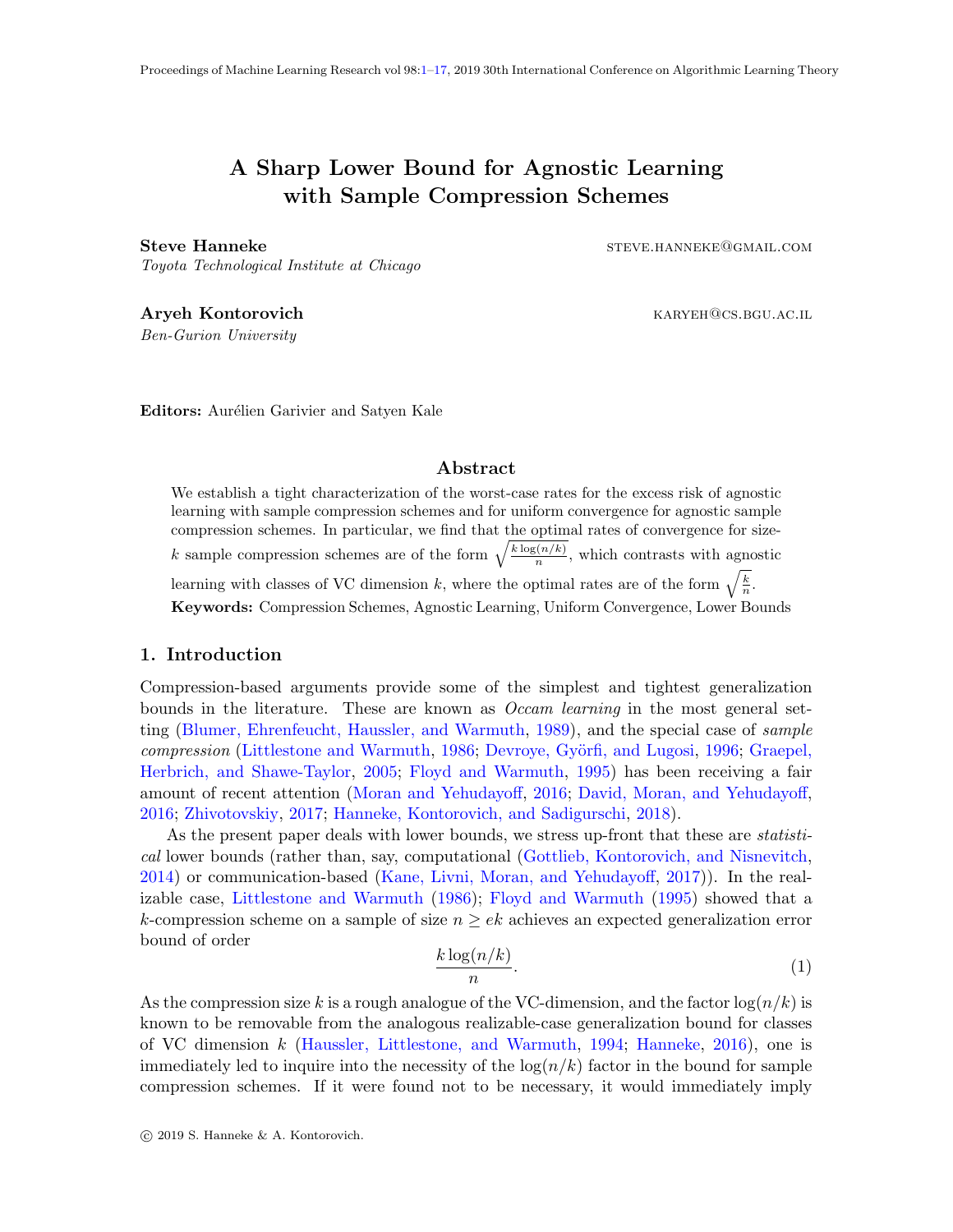improved generalization guarantees for many learning algorithms. [Floyd and Warmuth](#page-15-3) [\(1995\)](#page-15-3) take up this question in a brief but insightful remark, where they establish that the  $log(n/k)$  factor in [\(1\)](#page-0-1) is actually tight, in that there exist compression schemes for which an  $\Omega((k/n) \log(n/k))$  lower bound also holds.

Turning to the agnostic case, the corresponding compression result from [Graepel, Her](#page-15-2)[brich, and Shawe-Taylor](#page-15-2) [\(2005\)](#page-15-2) implies an upper bound on the expected excess generalization error of a certain k-compression scheme on a sample of size  $n \geq ek$  by a bound of order

<span id="page-1-1"></span>
$$
\sqrt{\frac{k\log(n/k)}{n}}.\tag{2}
$$

Here again, by the analogy to bounds based on the VC dimension, we are led to wonder whether the factor  $\log(n/k)$  is necessary, since it is known to be removable in the analogous excess risk guarantees for agnostic learning with classes of VC dimension k [\(Anthony and](#page-15-10) [Bartlett,](#page-15-10) [1999,](#page-15-10) Theorem 4.10). Though it is a simpler matter to give an  $\Omega(\sqrt{k/n})$  lower bound, it proves significantly more challenging to determine whether the factor of  $\log(n/k)$ is required for this general bound. Again, since the above compression-based generalization bound is a widely-used technique for establishing generalization guarantees for certain types of learning algorithms, if one could show that the factor  $\log(n/k)$  is superfluous, it would immediately have a wide range of substantial implications by improving the known generalization guarantees for many learning algorithms in the literature. However, as our main result in this work (Section [2\)](#page-1-0), we prove that this  $log(n/k)$  factor in [\(2\)](#page-1-1) generally *cannot* be removed. Specifically, we argue that, for a certain family of reconstruction functions, regardless of the choice of compression function, a lower bound of the form [\(2\)](#page-1-1) holds.

We stress that this fact is not at all obvious from the necessity arguments offered by [Floyd and Warmuth](#page-15-3) [\(1995\)](#page-15-3) for the realizable case. The argument used there is essentially a reduction to the known fact that, in the realizable case with certain classes of VC dimension k, there are empirical risk minimization (ERM) learning rules whose expected error rate can be as high as  $\Omega((k/n) \log(n/k))$ . They establish their lower bound for realizable-case compression schemes of size k by arguing that, in a certain scenario of this type, there is a compression scheme that emulates one of these high-error ERM learners. In contrast, in the case of agnostic learning, it is known that all ERM learners guarantee expected excess error  $O(\sqrt{k/n})$  [\(Anthony and Bartlett,](#page-15-10) [1999,](#page-15-10) Theorem 4.10). Thus, the approach of [Floyd and Warmuth](#page-15-3) [\(1995\)](#page-15-3) will not suffice for establishing a lower bound proportional to  $\sqrt{(k/n) \log(n/k)}$  for agnostic learning with compression schemes. Indeed, the construction we arrive at in our proof below is necessarily significantly more-involved.

In addition to this result for the basic order-invariant compression schemes, we also prove an analogous lower bound for *order-dependent* compression schemes (Section [3\)](#page-9-0), where the factor becomes  $log(n)$ , which again is tight.

#### <span id="page-1-0"></span>2. Order-Independent Compression Schemes

Let  $\mathcal{Z} = \mathcal{X} \times \mathcal{Y}$ , where X is any nonempty set and  $\mathcal{Y} = \{0, 1\}$ , and suppose X is equipped with a  $\sigma$ -algebra defining the measurable sets. An agnostic sample compression scheme is specified by a *size*  $k \in \mathbb{N}$  and a *reconstruction function*  $\rho$ , which maps any (multi)set  $\{z_1,\ldots,z_{k'}\}\subseteq\mathcal{Z}$  with  $0\leq k'\leq k$  to a measurable function  $h:\mathcal{X}\to\mathcal{Y}$ . For any  $n\in\mathbb{N}$  and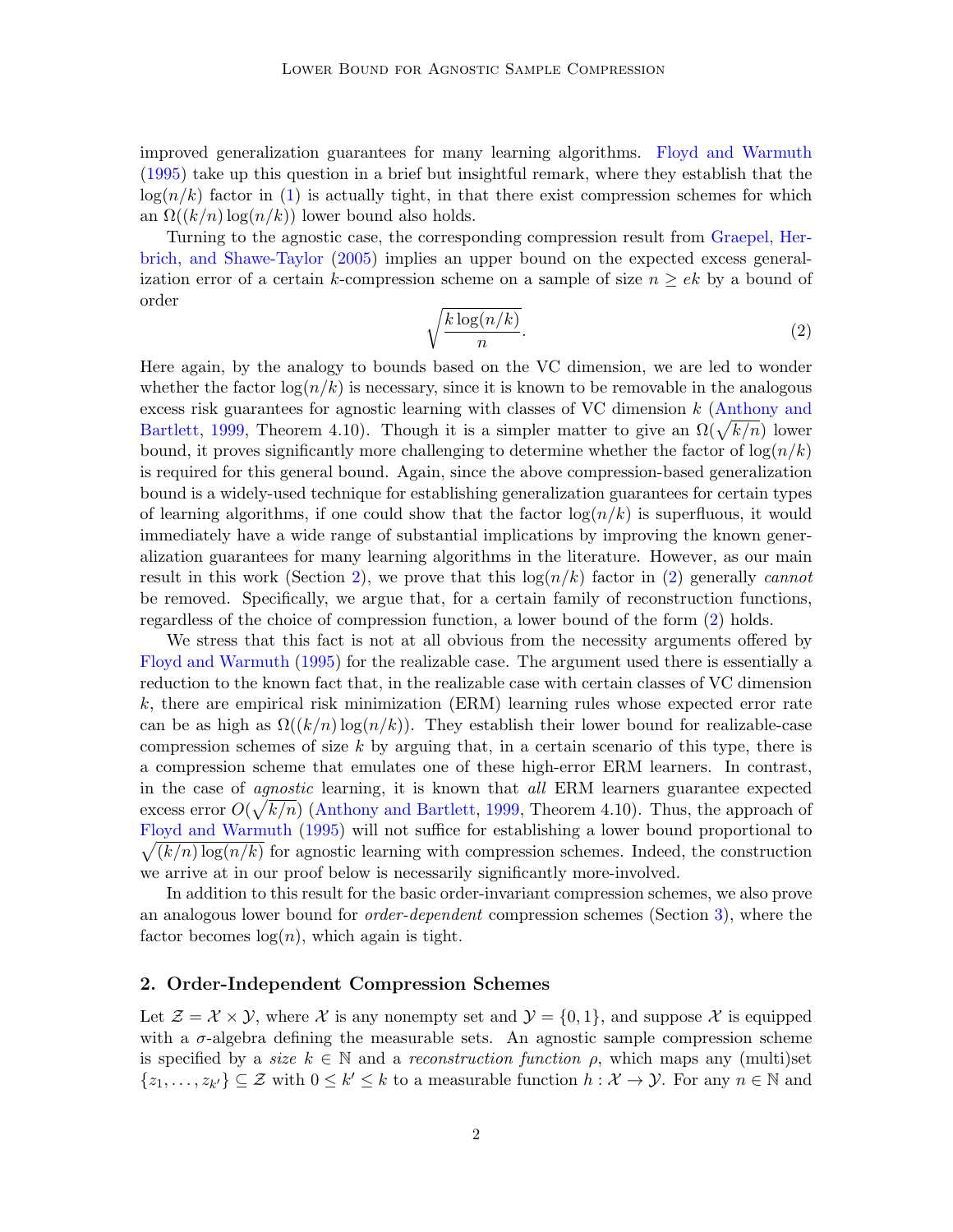any sequence  $z_1, \ldots, z_n$ , define

$$
\mathcal{H}_{k,\rho}(z_1,\ldots,z_n) = \{ \rho(\{z_{i_1},\ldots,z_{i_{k'}}\}) : k' \leq k, 1 \leq i_1 < \cdots < i_{k'} \leq n \}.
$$

For any probability measure P on Z and any  $n \in \mathbb{N}$ , let  $Z_{[n]} = \{(X_1, Y_1), \ldots, (X_n, Y_n)\}\$ be independent P-distributed random variables, and for any classifier  $h : \mathcal{X} \to \mathcal{Y}$ , define  $R(h; P) = P(\{(x, y) : h(x) \neq y\})$  the error rate of h, and  $\hat{R}(h; Z_{[n]}) = \frac{1}{n} \sum_{i=1}^{n} \mathbb{I}[h(X_i) \neq Y_i]$ the empirical error rate of h.

Now there are essentially two types of results for agnostic compression schemes in the literature: namely, *uniform convergence* rates and *agnostic learning* excess risk guarantees. We begin with the first of these. For any fixed agnostic sample compression scheme  $(k, \rho)$ , denote

$$
\mathcal{E}_{\text{uc}}(n,k,\rho,P) = \mathbf{E} \sup_{h \in \mathcal{H}_{k,\rho}(Z_{[n]})} |\hat{R}(h;Z_{[n]}) - R(h;P)|.
$$

Then, for any  $n, k \in \mathbb{N}$ , define

$$
\mathcal{E}_{\text{uc}}(n,k) = \sup_{P,\rho} \mathcal{E}_{\text{uc}}(n,k,\rho,P),
$$

where P ranges over all probability measures on Z, and  $\rho$  ranges over all reconstruction functions (for the given size  $k$ ). For results on uniform convergence for agnostic compression schemes, this is the object of primary interest to this work.

It is known (essentially from the arguments of [Graepel, Herbrich, and Shawe-Taylor](#page-15-2)  $(2005,$  Theorem 2)) that for any  $n, k \in \mathbb{N}$  with  $n \geq ek$ ,

$$
\mathcal{E}_{\text{uc}}(n,k) \lesssim \sqrt{\frac{k \log(n/k)}{n}}.
$$

This upper bound is similar in form to the original bound of [Vapnik and Chervonenkis](#page-16-4) [\(1971\)](#page-16-4) for uniform convergence rates for VC classes of VC dimension k. However, that bound was later refined<sup>[1](#page-2-0)</sup> to the form  $\sqrt{\frac{k}{n}}$  $\frac{k}{n}$ , removing the factor  $\log(n/k)$ . It is therefore natural to wonder whether this same refinement might be achieved by size- $k$  agnostic sample compression schemes. To our knowledge, this question has not previously been addressed in the literature.

The other type of results of interest for agnostic compression schemes are agnostic learning excess risk guarantees. Specifically, a *compression function*  $\kappa$  is a mapping from any sequence  $z_1, \ldots, z_n$  in Z to an unordered sub(multi)set<sup>[2](#page-2-1)</sup>  $S \subseteq \{z_1, \ldots, z_n\}$  of size at most k. Then, denoting  $\hat{h}_n = \rho(\kappa(Z_{[n]})),$  define

$$
\mathcal{E}_{\text{ag}}(n, k, \rho, \kappa, P) = \mathbf{E}\left[R(\hat{h}_n; P) - \min_{h \in \mathcal{H}_{k, \rho}(Z_{[n]})} R(h; P)\right]
$$

<span id="page-2-0"></span><sup>1.</sup> A detailed account of the intermediate steps leading to this seminal result is presented in [Anthony](#page-15-10) [and Bartlett](#page-15-10) [\(1999\)](#page-15-10); significant milestones include [Pollard](#page-16-5) [\(1982\)](#page-16-5); [Koltchinskii](#page-16-6) [\(1981\)](#page-16-6); [Talagrand](#page-16-7) [\(1994\)](#page-16-7); [Haussler](#page-15-11) [\(1995\)](#page-15-11).

<span id="page-2-1"></span><sup>2.</sup> An element in S may repeat up to as many times as it occurs in the sequence  $z_1, \ldots, z_n$ , so that S effectively corresponds to picking a set of up to k distinct *indices* in  $\{1, \ldots, n\}$  to include the corresponding  $z_i$  points.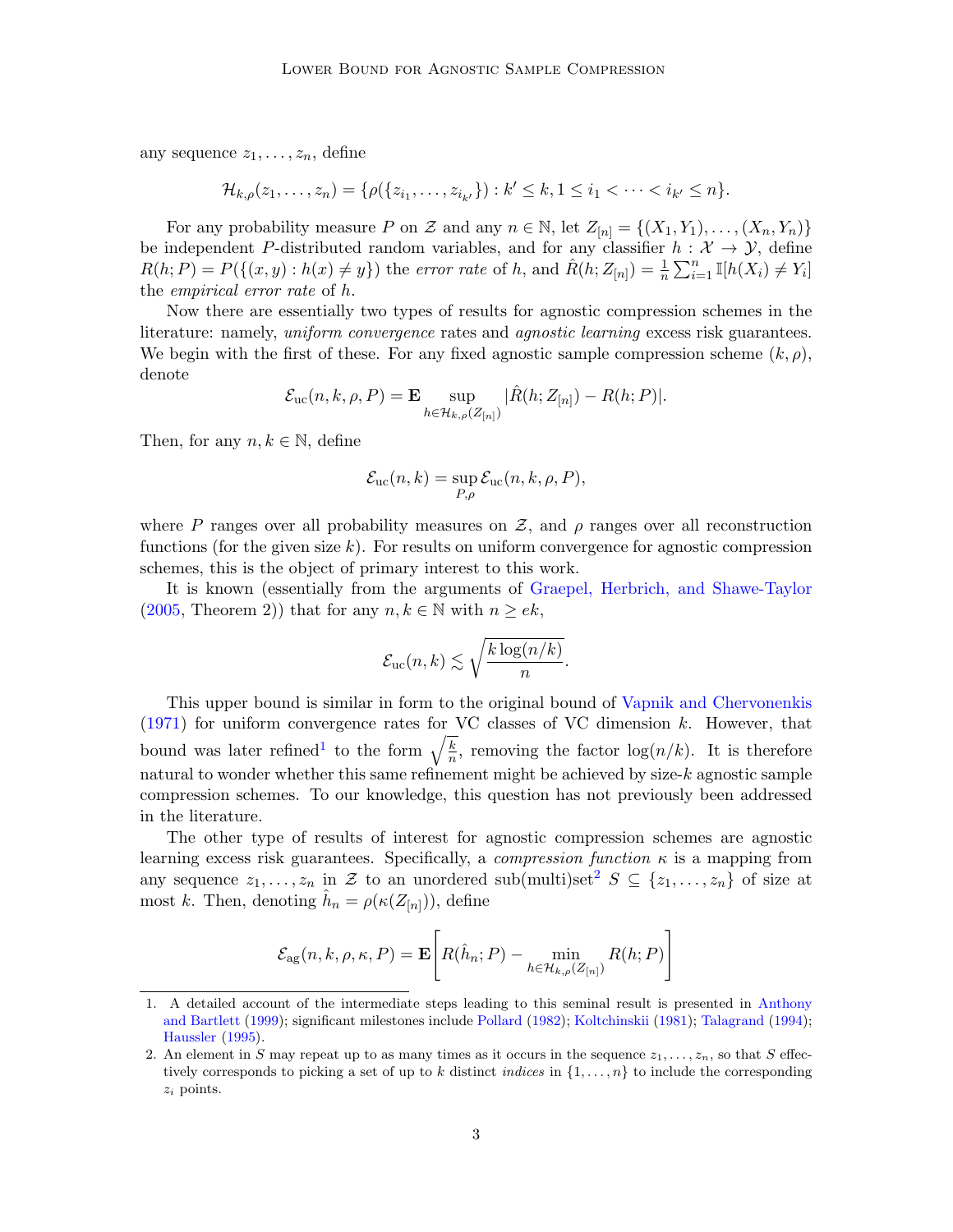and then define

$$
\mathcal{E}_{\text{ag}}(n,k) = \sup_{\rho} \inf_{\kappa} \sup_{P} \mathcal{E}_{\text{ag}}(n,k,\rho,\kappa,P),
$$

where again P ranges over all probability measures on  $\mathcal Z$  and  $\rho$  ranges over all reconstruction functions (for the given size k), and where  $\kappa$  ranges over all compression functions (for the given size  $k$ ).

By a standard argument, if we specify  $\kappa$  so as to always minimize the empirical error rate  $\hat{R}(\rho(\kappa(Z_{[n]}))),$  then the excess error rate can be bounded by twice the uniform convergence bound, which immediately implies

<span id="page-3-0"></span>
$$
\mathcal{E}_{\text{ag}}(n,k) \le 2\mathcal{E}_{\text{uc}}(n,k). \tag{3}
$$

An immediate implication from above is then that any  $n, k$  with  $n \geq ek$  has

$$
\mathcal{E}_{\text{ag}}(n,k) \lesssim \sqrt{\frac{k \log(n/k)}{n}}.
$$

Here again, this bound is of the same form originally proven by [Vapnik and Chervonenkis](#page-16-4)  $(1971)$  for empirical risk minimization in classes of VC dimension k, which was later refined to a sharp bound of order  $\sqrt{k/n}$  [\(Anthony and Bartlett,](#page-15-10) [1999,](#page-15-10) Theorem 4.10). As such, it is again natural to ask whether the  $\log(n/k)$  factor in the above bound for agnostic sample compression can be reduced to a constant, or is in fact necessary. Our main contribution in this work is a construction showing that this log factor is indeed necessary, as stated in the following results. In all of the results below,  $c$  represents a numerical constant, whose value must be set sufficiently large (as discussed in the proofs) for the results to hold.

<span id="page-3-1"></span>**Theorem 1** For any  $n, k \in \mathbb{N}$  with  $|\mathcal{X}| \geq n \geq ck$ ,

$$
\mathcal{E}_{\text{ag}}(n,k) \gtrsim \sqrt{\frac{k \log(n/k)}{n}}.
$$

By the relation [\(3\)](#page-3-0) discussed above, between uniform convergence and agnostic learning by empirical risk minimization over  $\mathcal{H}_{k,\rho}(Z_{[n]})$ , this also has the following immediate implication.

**Theorem 2** For any  $n, k \in \mathbb{N}$  with  $|\mathcal{X}| \geq n \geq ck$ ,

$$
\mathcal{E}_{\text{uc}}(n,k) \gtrsim \sqrt{\frac{k \log(n/k)}{n}}.
$$

Together with the known upper bounds mentioned above, this provides a tight characterization of the worst-case rate of uniform convergence for agnostic sample compression schemes.

Corollary 3 For any  $n, k \in \mathbb{N}$  with  $|\mathcal{X}| \geq n \geq ck$ ,

$$
\mathcal{E}_{\text{ag}}(n,k) \asymp \sqrt{\frac{k \log(n/k)}{n}}
$$

and

$$
\mathcal{E}_{\rm uc}(n,k) \asymp \sqrt{\frac{k \log(n/k)}{n}}.
$$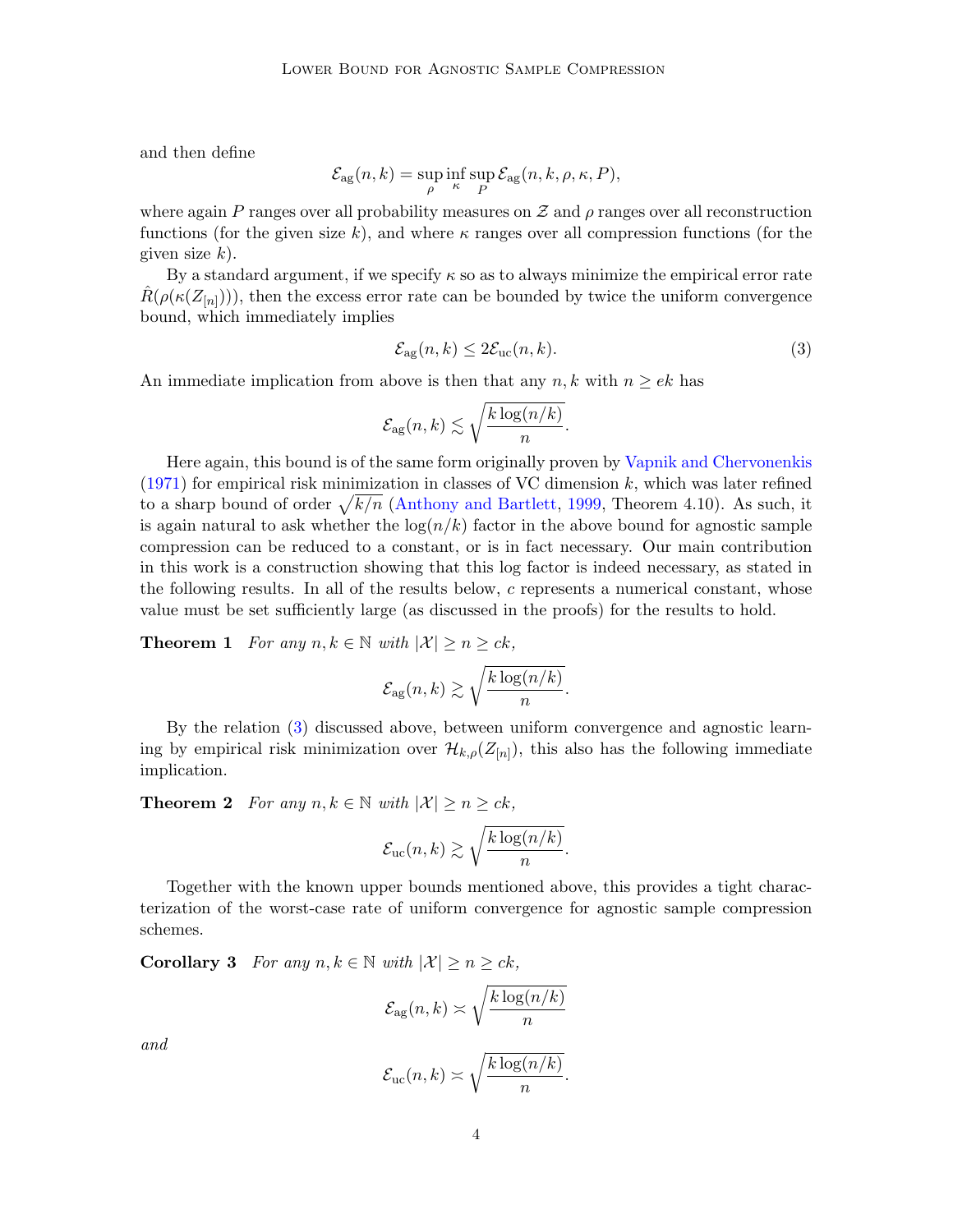We now present the proof of Theorem [1.](#page-3-1)

**Proof** [Proof of Theorem [1\]](#page-3-1) Fix any  $n, k \in \mathbb{N}$  with  $|\mathcal{X}| \geq n \geq ck$  for a sufficiently large numerical constant  $c \geq 4$  (discussed below), denote  $m = 2^{\lfloor \log_2(n/k) \rfloor}$ , and let  $x_0, \ldots, x_{km-1}$ denote any km distinct elements of X. For simplicity, suppose  $m/\log_2(m) \in \mathbb{N}$  (the argument easily extends to the general case by introducing floor functions, with only the numerical constants changing in the final result). The essential strategy behind our construction is to create an embedded instance of a construction for proving the lower bound for agnostic learning in VC classes, where here the VC dimension of the embedded scenario will be  $k \log_2(m)$ . The construction of this embedded scenario is our starting point. From there we also need to argue that there is a function contained in  $\mathcal{H}_{k,\rho}(Z_{[n]})$  with risk not too much larger than the best classifier in the embedded VC class, which allows us to extend the lower bound argument for the embedded VC class to compression schemes. For any  $0 \leq i \leq m-1$ , let  $b_i(i)$  denote the  $(j+1)$ <sup>th</sup> bit of i in the binary representation of i: that is,  $i = \sum_{j=0}^{\log_2(m)-1} b_j(i) 2^j$ , with  $b_0(i), \ldots, b_{\log_2(m)-1}(i) \in \{0, 1\}$ .

We construct the reconstruction function based on k "blocks", each with  $m/\log_2(m)$ "sub-blocks". Specifically, for each  $t \in \{1, \ldots, k\}$ , define a block  $B_t = \{(t-1)m, \ldots, tm-1\}$ , and for each  $s \in \{1, ..., m/\log_2(m)\}\$ , define a sub-block

$$
B_{ts} = \{(t-1)m + (s-1)\log_2(m), \ldots, (t-1)m + s\log_2(m) - 1\}.
$$

Then for any  $i \in B_t$  and  $t \in \{1, ..., k\}$ , define  $h_{t,i} : \mathcal{X} \to \mathcal{Y}$  as any function satisfying the property that, for  $j = (t-1)m + (s-1)\log_2(m) + r \in B_{ts}$  (for any  $s \in \{1, ..., m/\log_2(m)\}\$ and  $r \in \{0, \ldots, \log_2(m) - 1\}$ ,

$$
h_{t,i}(x_j) = b_r(i - (t-1)m).
$$

Thus, the subsequence of  $x_j$  points corresponding to the indices j within each sub-block  $B_{ts}$ have  $h_{t,i}(x_j)$  values corresponding to the bits of the integer  $i - (t-1)m$ , and this repeats identically for every sub-block  $B_{ts}$  in the block  $B_t$ .

Now we construct a reconstruction function  $\rho$  that outputs functions which correspond to some such  $h_{t,i}$  function within each block  $B_t$ , but potentially using a different bit pattern  $i - (t - 1)m$  for each t. Formally, for any  $i_1, \ldots, i_k \in \mathbb{N} \cup \{0\}$  with  $i_t \in B_t$  (for each  $t \in \{1, ..., k\}$ , and any  $y_1, ..., y_k \in \mathcal{Y}$ , define  $\rho(\{(x_{i_1}, y_1), ..., (x_{i_k}, y_k)\}) = \tilde{h}_{i_1, ..., i_k}$ , where  $\tilde{h}_{i_1,...,i_k}:\mathcal{X}\to\mathcal{Y}$  is any function satisfying the property that each  $t\in\{1,\ldots,k\}$  and  $\tilde{j}\in\{(t-\tau)\}$  $1/m, \ldots, tm-1$ } has  $\tilde{h}_{i_1,\ldots,i_k}(x_j) = h_{t,i_t}(x_j)$ : that is, the points  $x_{i_t}$  in the compression set are interpreted by the compression scheme as encoding the desired label sequence for sub-blocks  $B_{ts}$  in the bits of  $i_t - (t-1)m$ . For our purposes,  $\tilde{h}_{i_1,\dots,i_k}(x)$  may be defined arbitrarily for  $x \in \mathcal{X} \setminus \{x_0, \ldots, x_{km-1}\}.$  Note that  $\rho(\{(x_{i_1}, y_1), \ldots, (x_{i_k}, y_k)\})$  is invariant to the  $y_1, \ldots, y_k$ values, so for brevity we will drop the  $y_i$  arguments and simply write  $\rho(\{x_{i_1}, \ldots, x_{i_k}\})$  (this is often referred to as an *unlabeled* compression scheme in the literature). For completeness,  $\rho(S)$  should also be defined for sets  $S \subseteq \mathcal{X}$  of size at most k that do not have exactly one element  $x_i$  with  $i \in B_t$  for every t; for our purposes, let us suppose that in these cases, for every t with  $S \cap \{x_i : i \in B_t\} \neq \emptyset$ , let  $i_t = \min\{i \in B_t : x_i \in S\}$ , and for every t with  $S \cap \{x_i : i \in B_t\} = \emptyset$ , let  $i_t = (t-1)m$ ; then define  $\rho(S) = \tilde{h}_{i_1,\dots,i_k}$ . In this way,  $\rho(S)$  is defined for all  $S \subseteq \mathcal{X}$  with  $|S| \leq k$ .

Now define a family of distributions  $P^{(\sigma)}$ ,  $\sigma = {\sigma_{t,r}}$ , with  $\sigma_{t,r} \in \{-1,1\}$  for  $t \in$  $\{1,\ldots,k\}$  and  $r \in \{0,\ldots,\log_2(m)-1\}$ , as follows. Every  $P^{(\sigma)}$  has marginal  $P_X$  on X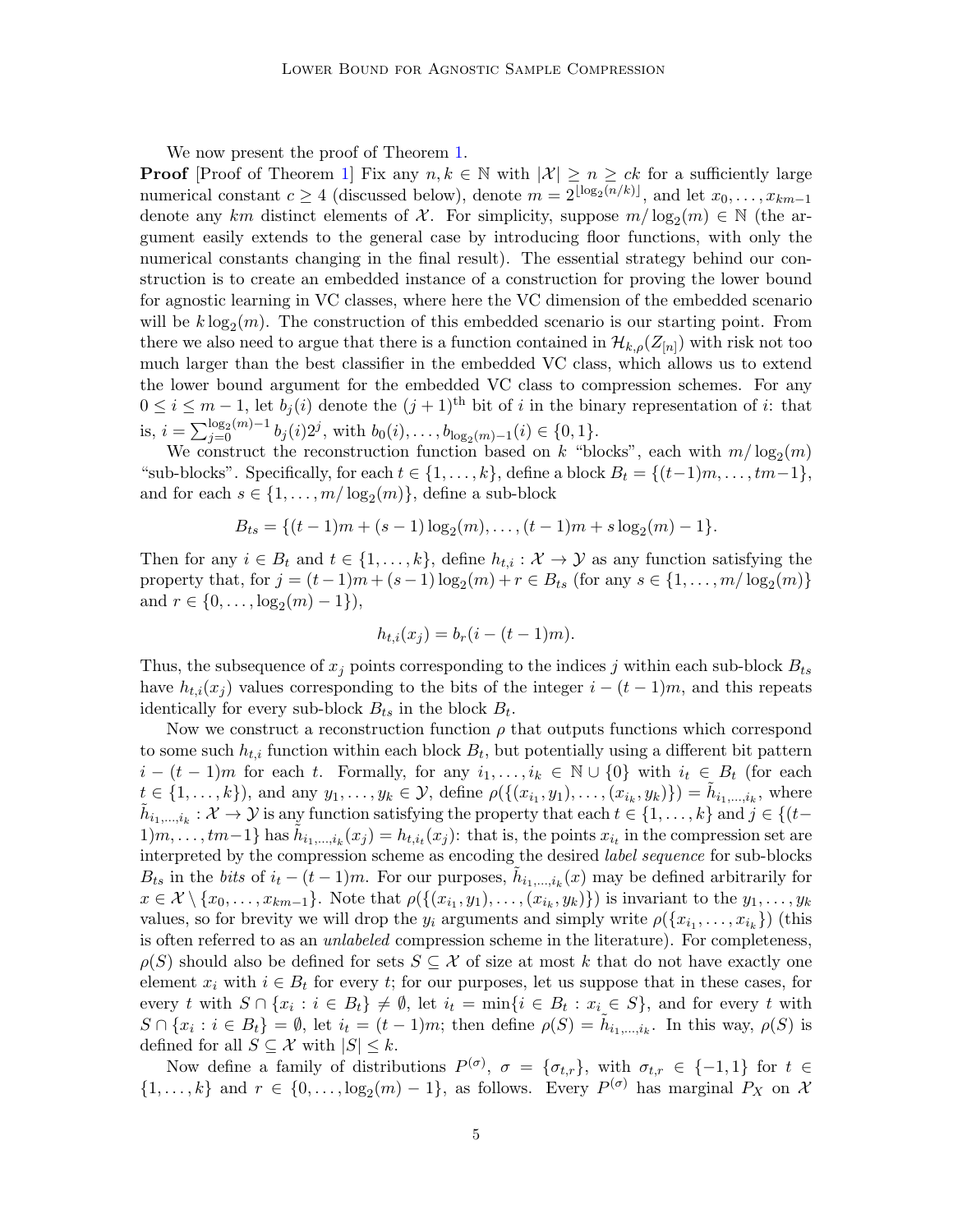uniform on  $x_0, \ldots, x_{km-1}$ , and for each  $j = (t-1)m + (s-1)\log_2(m) + r \in B_{ts}$  (for  $t \in \{1, \ldots, k\}, s \in \{1, \ldots, m/\log_2(m)\}, \text{ and } r \in \{0, \ldots, \log_2(m) - 1\}) \text{ set } P^{(\sigma)}(Y = 1 | X =$  $(x_j) = \frac{1}{2} + \frac{\epsilon}{2}$  $\frac{\epsilon}{2} \sigma_{t,r}$ , where

$$
\epsilon = \sqrt{\frac{k \log_2(m)}{n}}.
$$

Now let us suppose  $\sigma$  is chosen *randomly*, with  $\sigma_{t,r}$  independent Uniform({-1,1}). Then (since max  $\geq$  average) note that choosing  $P = P^{(\sigma)}$  now results in

$$
\mathcal{E}_{\text{ag}}(n,k) \geq \mathbf{E}\left[\inf_{\kappa} \mathcal{E}_{\text{ag}}(n,k,\rho,\kappa,P^{(\sigma)})\right],
$$

so that it suffices to study the expectation on the right hand side.

As mentioned, the purpose of this construction is to create an embedded instance of a scenario that witnesses the lower bound for agnostic learning in VC classes, where the VC dimension of the embedded scenario here is  $k \log_2(m)$ . Specifically, in our construction, for any  $t \in \{1, \ldots, k\}$  and  $r \in \{0, \ldots, \log_2(m) - 1\}$ , denoting by

$$
C_{t,r} = \{(t-1)m + (s-1)\log_2(m) + r : s \in \{1, \ldots, m/\log_2(m)\}\},\
$$

the locations  $\{x_j : j \in C_{t,r}\}\$ together essentially represent a single location in the embedded problem: that is, their  $h_{t,i}(x_j)$  values are bound together, as are their  $P(Y=1|X=x_j)$  values. However, this itself is not sufficient to supply a lower bound, since the constructed scenario exists only in the *complete* space of possible reconstructions  $\mathcal{H}_{k,\rho}^* = \{\rho(\{x_{i_1}, \ldots, x_{i_k}\})$ :  $i_1, \ldots, i_k \in \{0, \ldots, km-1\}\}\$ , and it is entirely possible that  $\min_{h \in \mathcal{H}_{k,\rho}(Z_{[n]})} R(h;P) >$  $\min_{h \in \mathcal{H}_{k,\rho}^*} R(h;P)$ : that is, the smallest error rate achievable in  $\mathcal{H}_{k,\rho}(Z_{[n]})$  can conceivably be significantly larger than the smallest error rate achievable in the embedded VC class, so that compression schemes in this scenario do not automatically inherit the lower bounds for the constructed VC class. To account for this, we will study a decomposition of the construction into k subproblems, corresponding to the k blocks  $B_t$  in the construction, and we will argue that within these subproblems there remains in  $\mathcal{H}_{k,\rho}(Z_{[n]})$  a function with optimal predictions on most of the points, and then stitch these functions together to argue that there do exist functions in  $\mathcal{H}_{k,\rho}(Z_{[n]})$  having near-optimal error rates relative to the best in  $\mathcal{H}_{k,\rho}^*$ .

Specifically, fix any  $t \in \{1, ..., k\}$  and let  $P_t^{(\sigma)}$  denote the conditional distribution of  $(X,Y) \sim P^{(\sigma)}$  given  $\sigma$  and the event that  $X \in \{x_j : j \in B_t\}$ . Also denote  $\mathcal{H}_t^* = \{h_{t,i} : i \in B_t\}$  $B_t$ ,  $i_t^* = \operatorname{argmin}_{i \in B_t} R(h_{t,i}; P_t^{(\sigma)})$  $h_t^{(\sigma)}$ ),  $h_t^* = h_{t,i_t^*}$ , and

$$
\mathcal{H}_t(Z_{[n]}) = \{h_{t,i} : i \in B_t, x_i \in \{x_{(t-1)m}, X_1, \ldots, X_n\}\}.
$$

These correspond to the classifications of block t realizable by classifiers in  $\mathcal{H}_{k,\rho}(Z_{[n]})$  (where the addition of the  $x_{(t-1)m}$  point to the data set is due to our specification of  $\rho(S)$  for sets S that contain no elements  $x_i$  with  $i \in B_t$ , so that classifying block t according to  $h_{t,(t-1)m}$ is always possible). It is also worth noting that  $i_t^*$  satisfies  $b_r(i_t^*-(t-1)m) = \frac{\sigma_{t,r}+1}{2}$  for each  $r \in \{0, \ldots, \log_2(m) - 1\}$ , and that this implies  $h_t^*$  is in fact a Bayes optimal predictor under  $P_t^{(\sigma)}$  $t^{(0)}$ . There are now two components at this stage in the argument: first, that any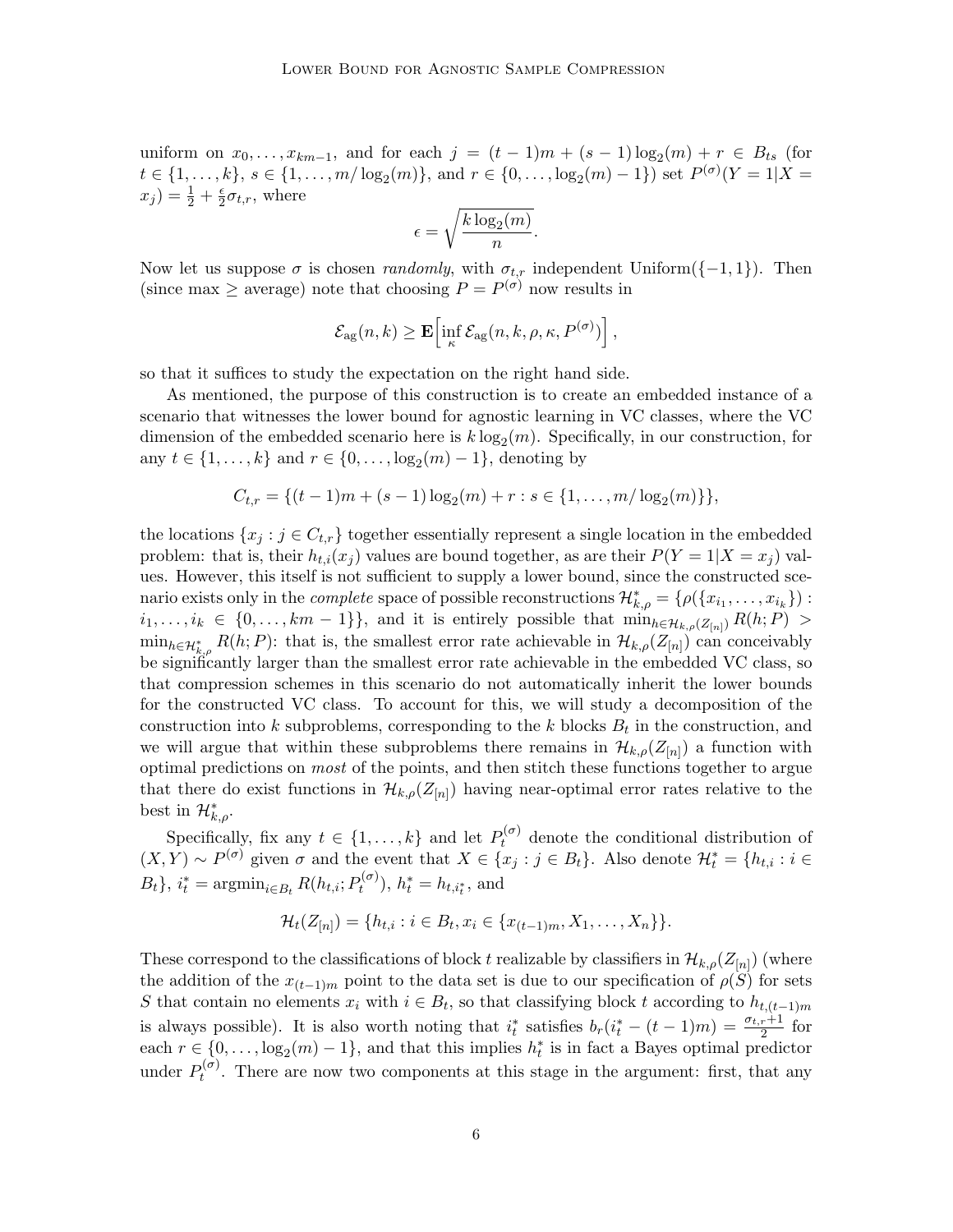compression function  $\kappa$  results in  $\hat{h} = \rho(\kappa(Z_{[n]}))$  with  $\mathbf{E}[R(\hat{h}; P_t^{(\sigma)})]$  $P_t^{(\sigma)}$ ) –  $R(h_t^*; P_t^{(\sigma)}$  $[e^{(\sigma)}] \ge \epsilon/(8e^4),$ and second, that  $\mathbf{E}[\min_{h \in \mathcal{H}_t(Z_{[n]})} R(h; P_t^{(\sigma)})]$  $P_t^{(\sigma)}$ ) –  $R(h_t^*; P_t^{(\sigma)}$  $t^{(\sigma)}(t) \leq \epsilon/(16e^4).$ 

For the first part, note that for any  $r \in \{0, \ldots, \log_2(m) - 1\}$ , for any  $j \in C_{t,r}$ ,  $h_t^*(x_j) =$  $\sigma_{t,r}+1$  $\frac{n+1}{2}$ . Furthermore, for any compression function  $\kappa$ , note that any  $\hat{h}$  that  $\rho(\kappa(Z_{[n]}))$  is capable of producing has  $\hat{h}(x_j) = \hat{h}(x_{j'})$  for every  $j, j' \in C_{t,r}$ . In particular, if we let  $\hat{i}_t \in B_t$ be the index with  $b_r(\hat{i}_t - (t-1)m) = \hat{h}(x_{(t-1)m+r})$  for every  $r \in \{0, \ldots, \log_2(m)-1\}$ , then  $\hat{h}$  and  $h_{t,\hat{i}_t}$  agree on every element of  $\{x_j : j \in B_t\}$ . This also implies

$$
R(\hat{h}; P_t^{(\sigma)}) - R(h_t^*; P_t^{(\sigma)}) = R(h_{t, \hat{i}_t}; P_t^{(\sigma)}) - R(h_t^*; P_t^{(\sigma)})
$$
  
= 
$$
\frac{1}{\log_2(m)} \sum_{r=0}^{\log_2(m)-1} \epsilon \mathbb{I}\left[b_r(\hat{i}_t - (t-1)m) \neq \frac{\sigma_{t,r} + 1}{2}\right].
$$

Therefore, denoting by  $n_{t,r} = |\{i \leq n : X_i \in \{x_j : j \in C_{t,r}\}\}|$ , we have

$$
\mathbf{E}[R(\hat{h}; P_t^{(\sigma)}) - R(h_t^*; P_t^{(\sigma)})] = \frac{\epsilon}{\log_2(m)} \sum_{r=0}^{\log_2(m)-1} \mathbf{E}\bigg[\mathbf{P}\bigg(b_r(\hat{i}_t - (t-1)m) \neq \frac{\sigma_{t,r}+1}{2}\bigg| n_{t,r}\bigg)\bigg].
$$

For any given  $r \in \{0, \ldots, \log_2(m) - 1\}$ , enumerate the  $n_{t,r}$  random variables  $(X_i, Y_i)$  with  $X_i \in \{x_j : j \in C_{t,r}\}\$ as  $(X_{i(r,1)}, Y_{i(r,1)}), \ldots, (X_{i(r,n_{t,r})}, Y_{i(r,n_{t,r})})$ , and note that given  $n_{t,r}$ , the values  $(Y_{i(r,1)},\ldots,Y_{i(r,n_{t,r})})$  are a sufficient statistic for  $\sigma_{t,r}$  (see Definition 2.4 of [Schervish,](#page-16-8) [1995\)](#page-16-8), and therefore (see Theorem 3.18 of [Schervish,](#page-16-8) [1995\)](#page-16-8) there exists a (randomized) decision rule  $\hat{f}_{t,r}(Y_{i(r,1)},\ldots,Y_{i(r,n_{t,r})})$  depending only on these variables and independent random bits such that

$$
\mathbf{P}\left(b_r(\hat{i}_t - (t-1)m) \neq \frac{\sigma_{t,r} + 1}{2} \bigg| n_{t,r}\right) = \mathbf{P}\left(\hat{f}_{t,r}(Y_{i(r,1)},\ldots,Y_{i(r,n_{t,r})}) \neq \frac{\sigma_{t,r} + 1}{2} \bigg| n_{t,r}\right).
$$

Furthermore, by Lemma 5.1 of [Anthony and Bartlett](#page-15-10) [\(1999\)](#page-15-10)<sup>[3](#page-6-0)</sup>, we have

$$
\mathbf{P}\bigg(\hat{f}_{t,r}(Y_{i(r,1)},\ldots,Y_{i(r,n_{t,r})})\neq \frac{\sigma_{t,r}+1}{2}\bigg|n_{t,r}\bigg)>\frac{1}{8e}\exp\big\{-(8/3)n_{t,r}\epsilon^2\big\}\,.
$$

Altogether, and combined with Jensen's inequality, we have that

$$
\mathbf{E}[R(\hat{h}; P_t^{(\sigma)}) - R(h_t^*; P_t^{(\sigma)})]
$$
\n
$$
\geq \frac{\epsilon}{8e \log_2(m)} \sum_{r=0}^{\log_2(m)-1} \mathbf{E}[\exp\{-(8/3)n_{t,r}\epsilon^2\}] \geq \frac{\epsilon}{8e \log_2(m)} \sum_{r=0}^{\log_2(m)-1} \exp\{-(8/3)\mathbf{E}[n_{t,r}]\epsilon^2\}
$$
\n
$$
= \frac{\epsilon}{8e \log_2(m)} \sum_{r=0}^{\log_2(m)-1} \exp\{- (8/3) \frac{n}{k \log_2(m)} \epsilon^2\} \geq \frac{\epsilon}{8e \log_2(m)} \sum_{r=0}^{\log_2(m)-1} e^{-(8/3)} \geq \frac{\epsilon}{8e^4}.
$$

<span id="page-6-0"></span><sup>3.</sup> The lower bound in [\(Anthony and Bartlett,](#page-15-10) [1999,](#page-15-10) Lemma 5.1) relied on Slud's lemma; the analysis has since been tightened to yield asymptotically optimal lower bounds [\(Kontorovich and Pinelis,](#page-16-9) [2016\)](#page-16-9).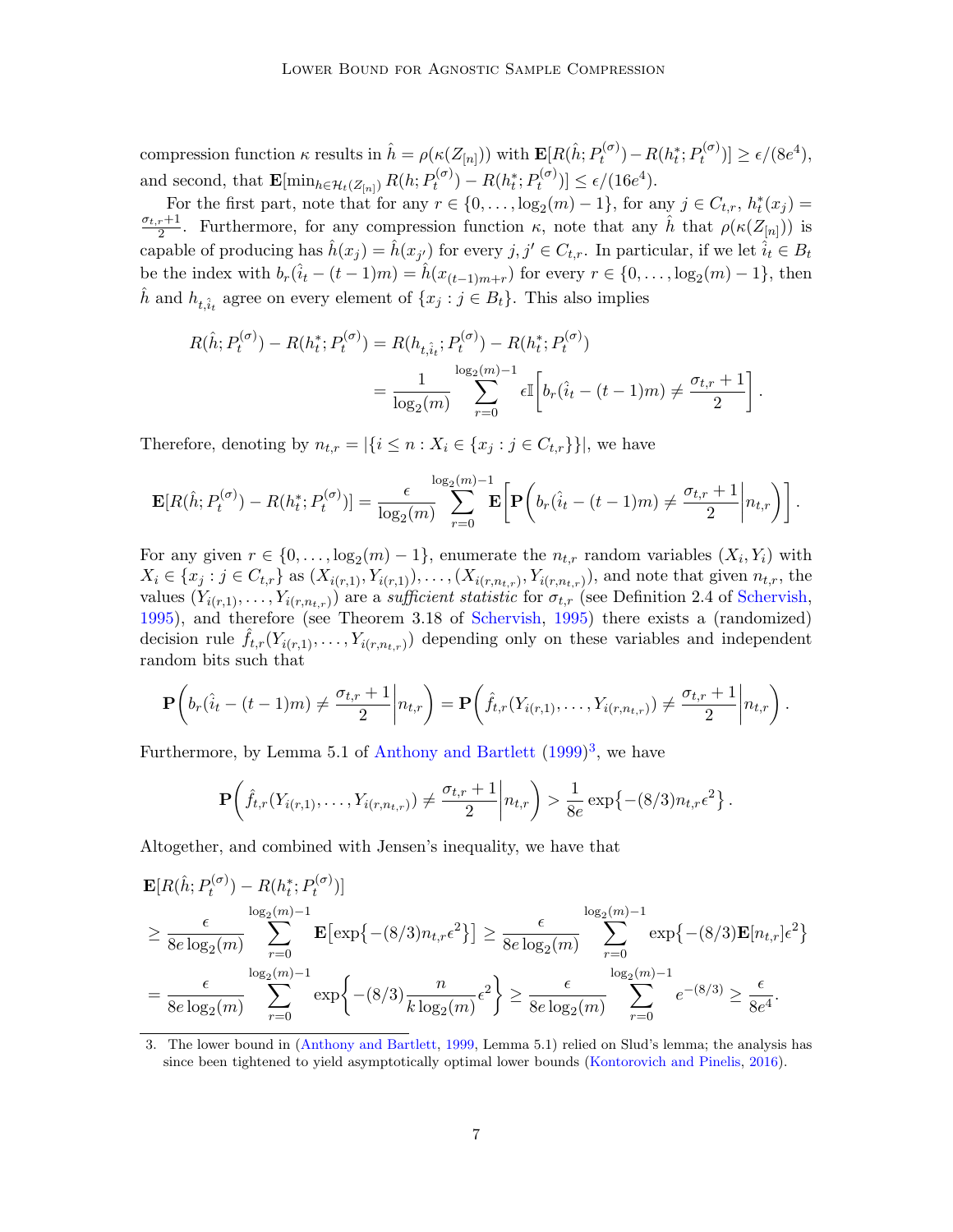Now for the second part, for any  $x \in \{x_i : i \in \{0, ..., km-1\}\}$ , denote by  $I(x)$  the index i such that  $x = x_i$ . Since  $i_t^*$  satisfies  $b_r(i_t^*-(t-1)m) = \frac{\sigma_{t,r}+1}{2}$  for each  $r \in \{0, \ldots, \log_2(m)-1\}$ , we have that, for any  $i \in B_t$ ,

$$
R(h_{t,i}; P_t^{(\sigma)}) - R(h_t^*; P_t^{(\sigma)}) = \frac{\epsilon}{\log_2(m)} \sum_{j=0}^{\log_2(m)-1} \mathbb{I}[b_j(i-(t-1)m) \neq b_j(i_t^*-(t-1)m)],
$$

which also means that an *i* for which  $h_{t,i}$  has minimal  $R(h_{t,i}; P_t^{(\sigma)})$  $(t^{(\sigma)}_t)$  among all  $h_{t,i'} \in \mathcal{H}_t(Z_{[n]})$ can equivalently be defined as an i with minimal  $\sum_{j=0}^{\log_2(m)-1} \mathbb{I}[b_j(i-(t-1)m) \neq b_j(i_t^*-(t-1)m)]$ 1)m)] among all  $i' \in B_t \cap \{I(X_1),..., I(X_n), (t-1)m\}$ . For any  $i \in B_t$ , denote

$$
\Delta_t(i) = \sum_{j=0}^{\log_2(m)-1} \mathbb{I}[b_j(i-(t-1)m) \neq b_j(i_t^*-(t-1)m)].
$$

Thus, it suffices to establish the stated upper bound for the quantity

$$
\frac{\epsilon}{\log_2(m)} \mathbf{E} \left[ \min_{i \in B_t \cap \{I(X_1),...,I(X_n),(t-1)m\}} \Delta_t(i) \right].
$$

Now consider a random variable  $X \sim P_X(\cdot | \{x_i : i \in B_t\})$ : that is, X has distribution the same as the marginal of  $P_t^{(\sigma)}$  $t^{(o)}$  on X. Then note that the conditional distribution of  $\Delta_t(I(X))$ given  $\sigma$  is Binomial( $\log_2(m)$ ,  $\frac{1}{2}$  $\frac{1}{2}$ ). Let  $q = 16e^4$ , and suppose the numerical constant c is sufficiently large so that  $q \leq (1/2) \log_2(m)$ . Then we have

$$
\mathbf{P}\left(\Delta_t(I(X)) \le \frac{1}{2q} \log_2(m) \middle| \sigma\right) = \sum_{\ell=0}^{\lfloor (1/2q) \log_2(m) \rfloor} {\log_2(m) \choose \ell} \frac{1}{m}
$$
  

$$
\ge \frac{1}{m} \left(\frac{\log_2(m)}{\lfloor (1/2q) \log_2(m) \rfloor}\right)^{\lfloor (1/2q) \log_2(m) \rfloor} \ge \frac{1}{m} (2q)^{(1/2q) \log_2(m)-1} = (2q)^{-1} m^{(1/2q) \log_2(2q)-1}.
$$

Thus, by independence of the samples  $X_1, \ldots, X_n$ , denoting  $n_t = |\{i \leq n : X_i \in \{x_i : j \in \mathbb{N}\}|$  $B_t\}$ , we have

$$
\mathbf{P}\left(\min_{i \in B_t \cap \{I(X_1),...,I(X_n),(t-1)m\}} \Delta_t(i) > \frac{1}{2q} \log_2(m) \middle| \sigma, n_t\right)
$$
\n
$$
\leq \mathbf{P}\left(\forall i \in B_t \cap \{I(X_1),...,I(X_n)\}, \Delta_t(i) > \frac{1}{2q} \log_2(m) \middle| \sigma, n_t\right)
$$
\n
$$
= \mathbf{P}\left(\Delta_t(I(X)) > \frac{1}{2q} \log_2(m) \middle| \sigma\right)^{n_t}
$$
\n
$$
\leq \left(1 - (2q)^{-1} m^{(1/2q) \log_2(2q) - 1}\right)^{n_t} \leq \exp\left\{-(2q)^{-1} m^{(1/2q) \log_2(2q) - 1} n_t\right\}.
$$

Altogether, by the law of total expectation, and using the fact that  $R(h; P_t^{(\sigma)})$  $t^{(\sigma)}$   $\leq 1$ , we have established that

$$
\mathbf{E}\left[\min_{h\in\mathcal{H}_t(Z_{[n]})} R(h;P_t^{(\sigma)}) - R(h_t^*;P_t^{(\sigma)})\right] \leq \frac{\epsilon}{2q} + \mathbf{E}\left[\exp\left\{-(2q)^{-1}m^{(1/2q)\log_2(2q)-1}n_t\right\}\right].
$$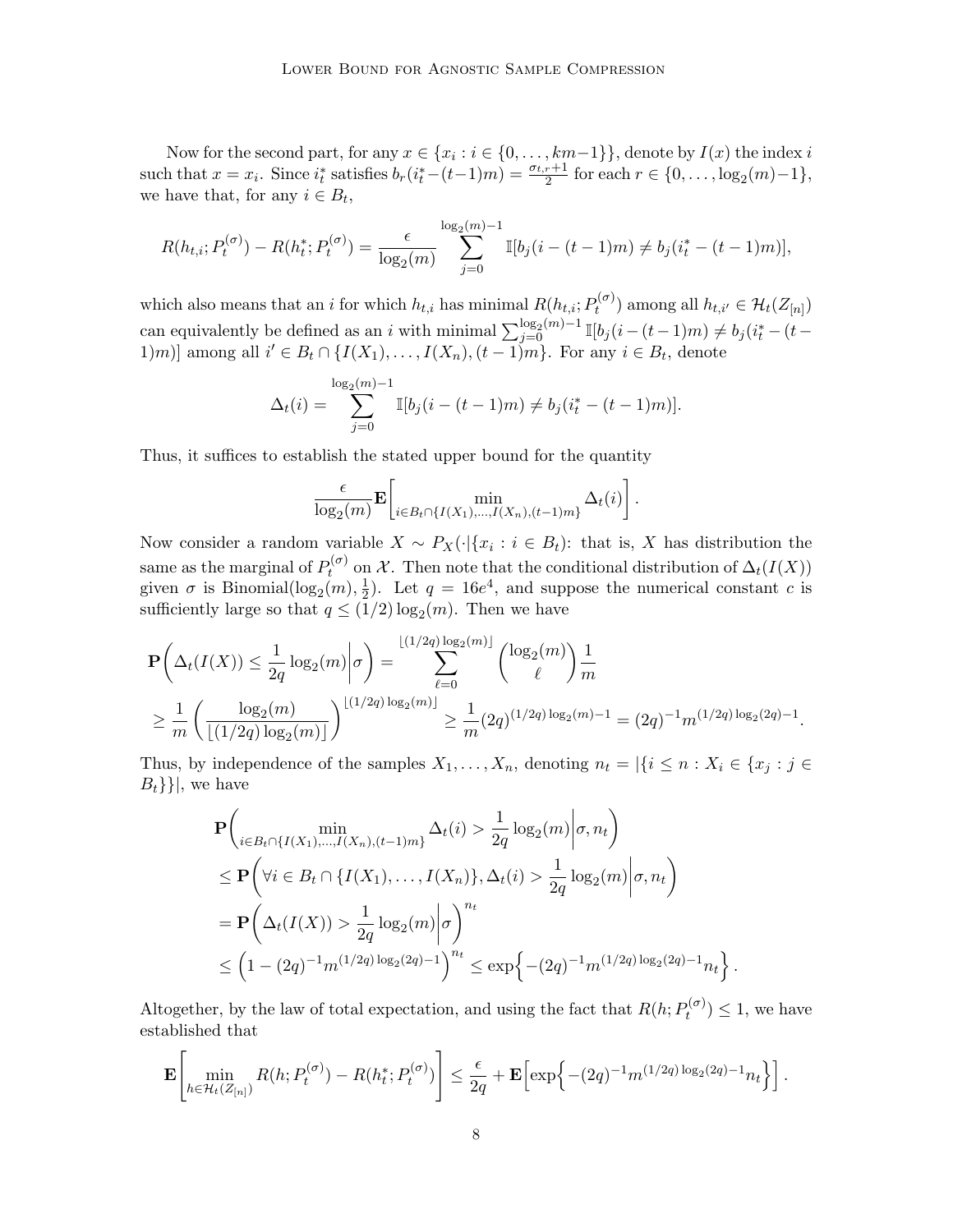Since  $n_t$  is a Binomial $(n, 1/k)$  random variable, a Chernoff bound implies that the probability  $n_t < (1/2)n/k$  is at most  $e^{-(n/k)/8}$ . Therefore,

$$
\mathbf{E}\Big[\exp\Big\{-(2q)^{-1}m^{(1/2q)\log_2(2q)-1}n_t\Big\}\Big]\leq \exp\Big\{-(2q)^{-1}m^{(1/2q)\log_2(2q)-1}(n/k)/2\Big\}+e^{-(n/k)/8}.
$$

The right hand side shrinks strictly faster than the above specification of  $\epsilon$  as a function of  $n/k$ , and therefore, for a sufficiently large choice of the numerical constant c, the right hand side above is smaller than  $\frac{\epsilon}{32e^4}$ . Therefore, we conclude that

$$
\mathbf{E}\left[\min_{h\in\mathcal{H}_t(Z_{[n]})} R(h; P_t^{(\sigma)}) - R(h_t^*; P_t^{(\sigma)})\right] \leq \frac{\epsilon}{16e^4},
$$

as claimed.

Together, these two components imply that

$$
\mathbf{E}\Bigg[R(\hat{h}; P_t^{(\sigma)}) - \min_{h \in \mathcal{H}_t(Z_{[n]})} R(h; P_t^{(\sigma)})\Bigg]
$$
  
= 
$$
\mathbf{E}\Big[R(\hat{h}; P_t^{(\sigma)}) - R(h_t^*; P_t^{(\sigma)})\Big] - \mathbf{E}\Bigg[\min_{h \in \mathcal{H}_t(Z_{[n]})} R(h; P_t^{(\sigma)}) - R(h_t^*; P_t^{(\sigma)})\Bigg] \ge \frac{\epsilon}{16e^4}.
$$

Finally, it is time to combine these results for the individual  $B_t$  blocks into a global statement about  $P^{(\sigma)}$ . In particular, note that any h has  $R(h; P^{(\sigma)}) = \frac{1}{k} \sum_{t=1}^{k} R(h; P^{(\sigma)}_t)$  $t^{(\sigma)}$ ). Also note that any h that  $\rho$  is capable of producing from arguments that are subsets of  $\{X_1,\ldots,X_n\}$  can be represented as  $h = \tilde{h}_{i_1,\ldots,i_k}$  for some  $i_1,\ldots,i_k$  where every  $t \in \{1,\ldots,k\}$ has  $i_t \in B_t$  and  $x_{i_t} \in \{X_1, \ldots, X_n, x_{(t-1)m}\}\$  (where the addition of the  $x_{(t-1)m}$  covers the case that the set does not include any  $x_i$  with  $i \in B_t$ , as we defined that case above). Furthermore, every function  $\tilde{h}_{i_1,\dots,i_k}$  with  $i_t$  values satisfying these conditions *can* be realized by  $\rho$  using an argument S that is a subset of  $\{X_1, \ldots, X_n\}$  of size at most k: namely, the set  $\{x_{i_t} : t \in \{1, ..., k\}, i_t \neq (t-1)m\} \subseteq \{X_1, ..., X_n\}$ . Therefore,

$$
\min_{h \in \mathcal{H}_{k,\rho}(Z_{[n]})} R(h; P^{(\sigma)}) = \min_{\substack{(i_1, \ldots, i_k) \in B_1 \times \cdots \times B_k:\\ \{x_{i_1}, \ldots, x_{i_k}\} \subseteq \{X_1, \ldots, X_n\} \cup \{x_{(t-1)m}: t \leq k\}}} R(\tilde{h}_{i_1, \ldots, i_k}; P^{(\sigma)})
$$
\n
$$
= \min_{\substack{(i_1, \ldots, i_k) \in B_1 \times \cdots \times B_k:\\ \{x_{i_1}, \ldots, x_{i_k}\} \subseteq \{X_1, \ldots, X_n\} \cup \{x_{(t-1)m}: t \leq k\}}} \frac{1}{k} \sum_{t=1}^k R(h_{t,i_t}; P_t^{(\sigma)})
$$
\n
$$
= \frac{1}{k} \sum_{t=1}^k \min_{\substack{i_t \in B_t:\\ \{i_t \in H_t:\\ \{x_{i_1}, \ldots, x_{i,n} \in \{X_1, \ldots, X_n, x_{(t-1)m}\}}} R(h_{t,i_t}; P_t^{(\sigma)}) = \frac{1}{k} \sum_{t=1}^k \min_{h \in \mathcal{H}_t(Z_{[n]})} R(h; P_t^{(\sigma)}).
$$

Thus, for any compression function  $\kappa$ , denoting  $\hat{h} = \rho(\kappa(Z_{[n]})),$ 

$$
\mathbf{E}\left[R(\hat{h}; P^{(\sigma)}) - \min_{h \in \mathcal{H}_{k,\rho}(Z_{[n]})} R(h; P^{(\sigma)})\right] \n\geq \frac{1}{k} \sum_{t=1}^{k} \mathbf{E}\left[R(\hat{h}; P_t^{(\sigma)}) - \min_{h \in \mathcal{H}_t(Z_{[n]})} R(h; P_t^{(\sigma)})\right] \geq \frac{1}{16e^4} \epsilon \gtrsim \sqrt{\frac{k \log(n/k)}{n}}
$$

.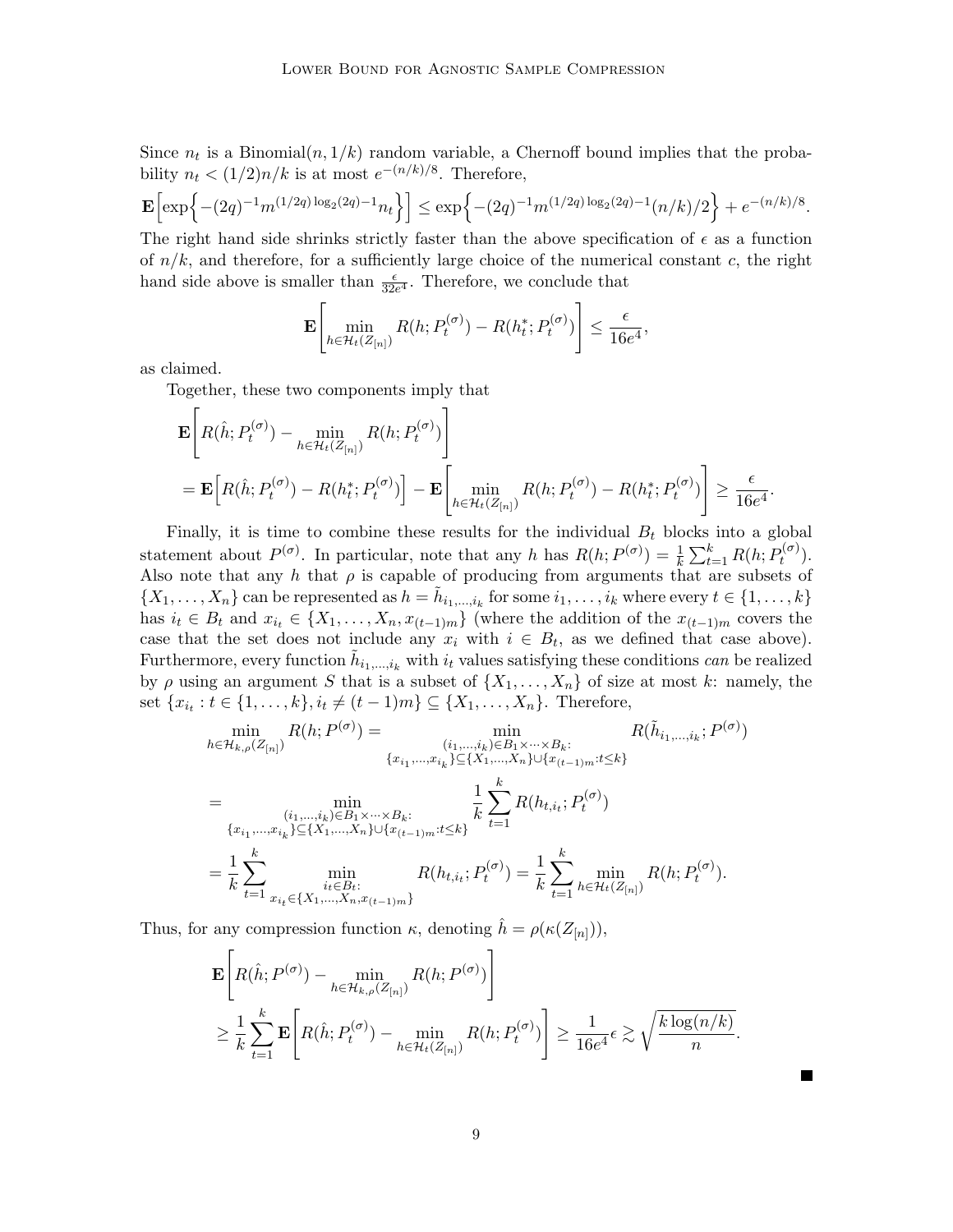## <span id="page-9-0"></span>3. Order-Dependent Compression Schemes

The above construction shows that the well-known  $\sqrt{\frac{k \log(n/k)}{n}}$  $\frac{n(n/k)}{n}$  upper bound for agnostic compression schemes is sometimes tight. Note that, in the definition of agnostic compression schemes, we required that the reconstruction function  $\rho$  take as input a (multi)set. This type of compression scheme is often referred to as being *permutation invariant*, since the compression set argument is unordered (or equivalently  $\rho$  does not depend on the order of elements in its argument).

We can also show a related result for the case of *order-dependent* compression schemes. An order-dependent agnostic sample compression scheme is specified by a *size*  $k \in \mathbb{N}$  and an order-dependent reconstruction function  $\rho$ , which maps any ordered sequence  $(z_1, \ldots, z_{k'}) \in$  $\mathcal{Z}^{k'}$  with  $0 \leq k' \leq k$  to a measurable function  $h: \mathcal{X} \to \mathcal{Y}$ . For any  $n \in \mathbb{N}$  and any sequence  $z_1, \ldots, z_n$ , define

$$
\mathcal{H}_{k,\rho}(z_1,\ldots,z_n)=\{\rho((z_{i_1},\ldots,z_{i_{k'}})):k'\leq k,i_1,\ldots,i_{k'}\in\{1,\ldots,n\}\}.
$$

Now for any probability measure P on Z and any  $n \in \mathbb{N}$ , continuing the notation from above, for any fixed order-dependent agnostic sample compression scheme  $(k, \rho)$ , as above denote

$$
\mathcal{E}^o_{\text{uc}}(n, k, \rho, P) = \mathbf{E} \sup_{h \in \mathcal{H}_{k, \rho}(Z_1, \ldots, Z_n)} |\hat{R}(h; Z_{[n]}) - R(h; P)|,
$$

and for any  $n, k \in \mathbb{N}$ , define

$$
\mathcal{E}_{\text{uc}}^o(n,k) = \sup_{P,\rho} \mathcal{E}_{\text{uc}}^o(n,k,\rho,P),
$$

where P ranges over all probability measures on Z, and  $\rho$  ranges over all order-dependent reconstruction functions (for the given size  $k$ ).

It is known [\(Graepel, Herbrich, and Shawe-Taylor,](#page-15-2) [2005\)](#page-15-2) that for any  $n, k \in \mathbb{N}$ ,

$$
\mathcal{E}_{\text{uc}}^o(n,k) \lesssim \sqrt{\frac{k \log(n)}{n}}
$$

.

In comparison with the above upper bound for permutation-invariant compression schemes, this bound has a factor  $\log(n)$  in place of  $\log(n/k)$ .

Similarly, we can also define analogous quantities for agnostic learning excess risk guarantees. Specifically, in this context, an *ordered* compression function  $\kappa$  is a mapping from any sequence  $z_1, \ldots, z_n$  in Z to an *ordered sequence*  $S = (z_{i_1}, \ldots, z_{i_{k'}})$  for some  $k' \leq k$  and  $i_1, \ldots, i_{k'} \in \{1, \ldots, n\}$ . Then, denoting  $\hat{h}_n = \rho(\kappa(Z_{[n]})),$  define

$$
\mathcal{E}_{\text{ag}}^{o}(n,k,\rho,\kappa,P) = \mathbf{E}\left[R(\hat{h}_n;P) - \min_{h \in \mathcal{H}_{k,\rho}(Z_{[n]})} R(h;P)\right]
$$

and then define

$$
\mathcal{E}_{\text{ag}}^o(n,k) = \sup_{\rho} \inf_{\kappa} \sup_{P} \mathcal{E}_{\text{ag}}(n,k,\rho,\kappa,P),
$$

where again P ranges over all probability measures on  $\mathcal Z$  and  $\rho$  ranges over all orderdependent reconstruction functions (for the given size k), and where  $\kappa$  ranges over all ordered compression functions (for the given size  $k$ ).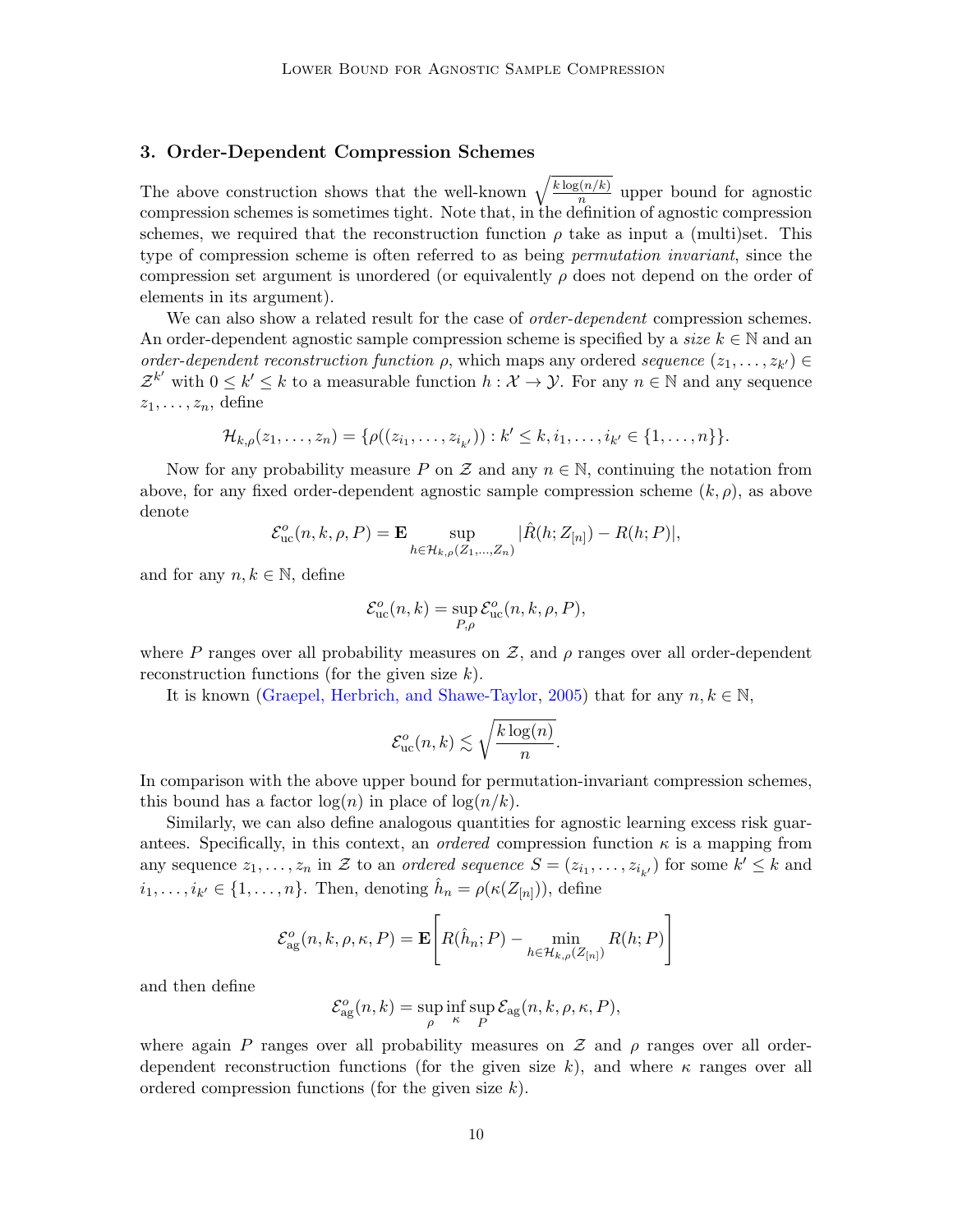By the same standard argument involving empirical risk minimization, it remains true in this context that

<span id="page-10-0"></span>
$$
\mathcal{E}_{\text{ag}}^{o}(n,k) \le 2\mathcal{E}_{\text{uc}}^{o}(n,k)
$$
\n
$$
(4)
$$

and an immediate implication is then that any  $n, k$  has

$$
\mathcal{E}_{\text{ag}}^o(n,k) \lesssim \sqrt{\frac{k \log(n)}{n}}.
$$

As above, it is interesting to ask whether the  $log(n)$  factor is required is necessary. Analogously to the order-invariant compression schemes above, we find that it is indeed necessary, as stated in the following theorem. Note that this lower bound for order-dependent compression schemes is slightly larger than that established above for order-independent compression schemes.

<span id="page-10-1"></span>**Theorem 4** For any  $n, k \in \mathbb{N}$  with  $|\mathcal{X}| \geq n \geq ck \log(n)$ ,

$$
\mathcal{E}_{\text{ag}}^o(n,k) \gtrsim \sqrt{\frac{k \log(n)}{n}}.
$$

Together with [\(4\)](#page-10-0), this has the following immediate implication.

**Theorem 5** For any  $n, k \in \mathbb{N}$  with  $|\mathcal{X}| \geq n \geq ck \log(n)$ ,

$$
\mathcal{E}_{\text{uc}}^o(n,k) \gtrsim \sqrt{\frac{k \log(n)}{n}}.
$$

As above, combining this with the known upper bound, this provides a tight characterization of the worst-case rate of uniform convergence for order-dependent agnostic sample compression schemes.

**Corollary 6** For any  $n, k \in \mathbb{N}$  with  $|\mathcal{X}| \geq n \geq ck \log(n)$ ,

$$
\mathcal{E}_{\text{ag}}^o(n,k) \asymp \sqrt{\frac{k \log(n)}{n}}
$$

and

$$
\mathcal{E}_{\text{uc}}^o(n,k) \asymp \sqrt{\frac{k \log(n)}{n}}.
$$

We now present the proof of Theorem [4.](#page-10-1)

**Proof** [Proof of Theorem [4\]](#page-10-1) The construction used in this proof is analogous to that from the proof of Theorem [1,](#page-3-1) and in fact is slightly simpler. Fix any  $n, k \in \mathbb{N}$  with  $|\mathcal{X}| \geq n \geq$  $ck \log_2(n)$  for a sufficiently large numerical constant  $c \geq 4$  (discussed below). The essential strategy here is the same as in the permutation-invariant compression schemes, in that we are constructing an embedded agnostic learning problem for a constructed VC class, but in this case the VC dimension will be larger:  $k \log_2(m)$ , with  $m \approx n$ . Specifically, let  $m =$  $2^{\lfloor \log_2(n) \rfloor}$ , and let  $x_0, \ldots, x_{m-1}$  denote any m distinct elements of X. For simplicity, suppose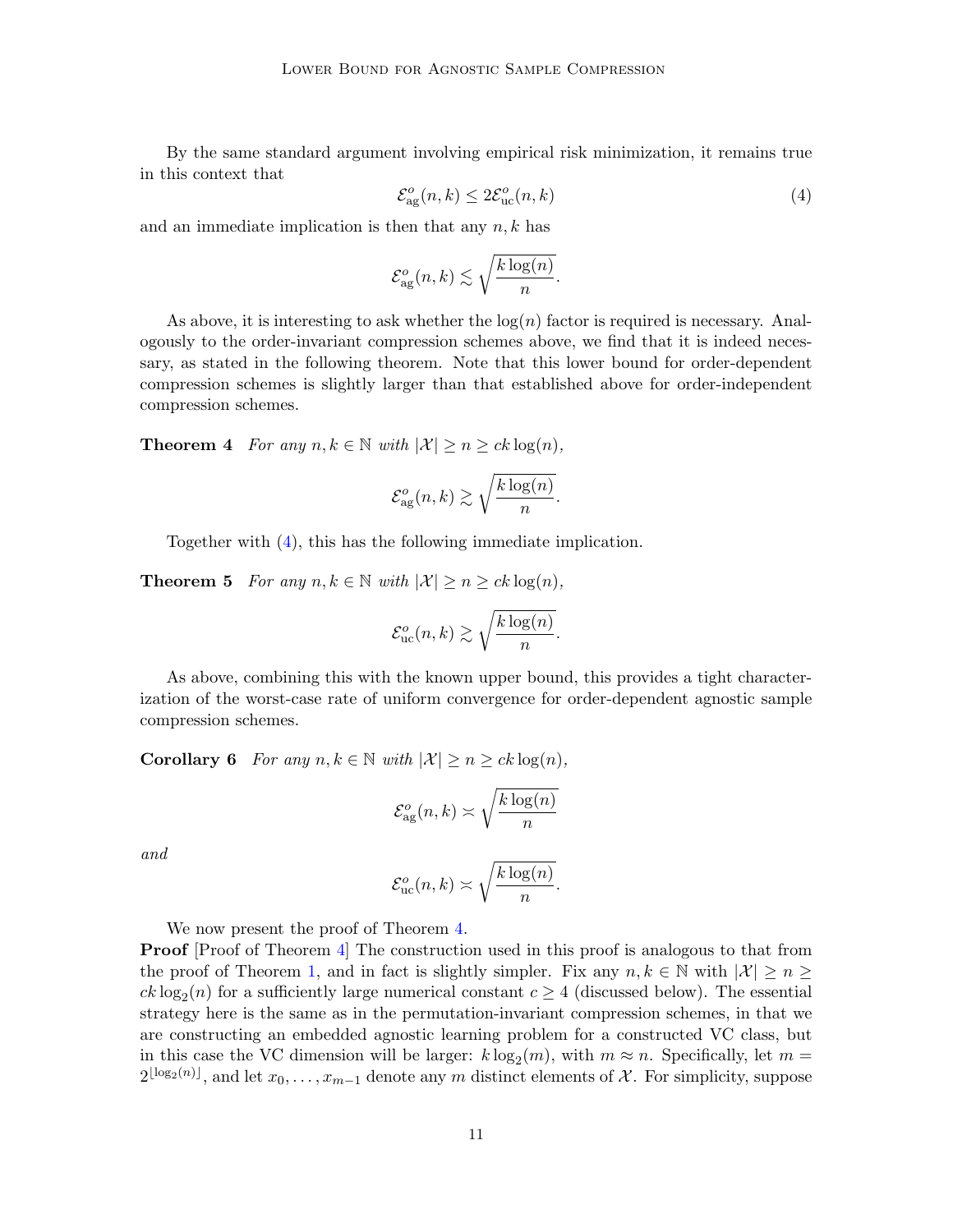m  $\frac{m}{k \log_2(m)} \in \mathbb{N}$  (as before, the argument easily extends to the general case by introducing floor functions, and only the numerical constants change).

We break the space up into blocks as before, but now for each  $t \in \{1, \ldots, k\}$  we let  $B_t = \{(t-1)\frac{m}{k}, \ldots, t\frac{m}{k}-1\}$ , and for each  $s \in \{1, \ldots, m/(k \log_2(m))\}$  we define a subblock

$$
B_{ts} = \left\{ (t-1)\frac{m}{k} + (s-1)\log_2(m), \ldots, (t-1)\frac{m}{k} + s\log_2(m) - 1 \right\}.
$$

Thus, as before, a sub-block consists of  $\log_2(m)$  indices, but now a block only contains  $m/k$ indices, and hence  $\frac{m}{k \log_2(m)}$  sub-blocks. Now for  $t \in \{1, ..., k\}$  and  $i \in \{0, ..., m-1\}$ , define a classifier  $h_{t,i}: \mathcal{X} \to \mathcal{Y}$  with the property that,  $\forall s \in \{1, \ldots, m/(k \log_2(m))\}, \forall r \in$  $\{0, \ldots, \log_2(m) - 1\},\$ for  $j = (t - 1)\frac{m}{k} + (s - 1)\log_2(m) + r$ ,

$$
h_{t,i}(x_j) = b_r(i),
$$

where as above,  $b_r(i)$  is the  $(r + 1)$ <sup>th</sup> bit in the binary representation of i: i.e., i =  $\sum_{\ell=0}^{\log_2(m)-1} b_{\ell}(i) 2^{\ell}$ , with  $b_0(i), \ldots, b_{\log_2(m)-1}(i) \in \{0,1\}$ . Thus, the index i encodes the prediction values for the points  $\{x_\ell : \ell \in B_{ts}\}\$ as the bits of i; this is slightly different from the  $h_{t,i}$  functions we defined above, since i is already in  $\{0,\ldots,m-1\}$  here, so there is no need to subtract anything from it.

Now we construct a reconstruction function  $\rho$  that outputs functions which again correspond to some such  $h_{t,i}$  function within each block  $B_t$ , and which potentially uses a different bit pattern *i* for each *t*. Formally, for any  $i_1, \ldots, i_k \in \{0, \ldots, m-1\}$  and any  $y_1,\ldots,y_k\in\mathcal{Y},\$  define  $\rho(((x_{i_1},y_1),\ldots,(x_{i_k},y_k)))=\tilde{h}_{i_1,\ldots,i_k},\$  where here  $\tilde{h}_{i_1,\ldots,i_k}:\mathcal{X}\to\mathcal{Y}$  is any function satisfying the property that each  $t \in \{1, \ldots, k\}$  and  $j \in \{(t-1)m, \ldots, tm-1\}$ has  $\tilde{h}_{i_1,\dots,i_k}(x_j) = h_{t,i_t}(x_j)$ : that is, the points  $x_{i_t}$  in the compression set are interpreted by the compression scheme as encoding the desired label sequence for sub-blocks  $B_{ts}$  in the *bits* of  $i_t$ . Note that unlike the order-independent compression scheme construction, we do not require  $i_t$  to be in block  $B_t$ . Instead, we are able to distinguish which  $i_t$ to use to specify the  $h_{t, i_t}$  sub-predictor for block  $B_t$  simply using the *order* of the sequence  $((x_{i_1}, y_1), \ldots, (x_{i_k}, y_k))$ . For our purposes,  $\tilde{h}_{i_1,\ldots,i_k}(x)$  may be defined arbitrarily for  $x \in \mathcal{X} \setminus \{x_0, \ldots, x_{m-1}\}.$  Again, since  $\rho(((x_{i_1}, y_1), \ldots, (x_{i_k}, y_k)))$  is invariant to the  $y_1, \ldots, y_k$ values, for brevity we will drop the  $y_i$  arguments and simply write  $\rho((x_{i_1},...,x_{i_k}))$ . For completeness,  $\rho(S)$  should also be defined for sequences S of length strictly less than k, or sequences containing elements not in  $\{x_0, \ldots, x_{m-1}\}$ ; for our purposes, in these cases, if k' of the elements in S are contained in  $\{x_0, \ldots, x_{m-1}\}$ , then enumerate them as  $x_{i'_1}, \ldots, x_{i'_{k'}};$ then if  $k' < k$ , let  $i'_{k'+1} = \cdots = i'_{k} = 0$ , and finally define the output of  $\rho(S)$  as  $\tilde{h}_{i'_{1},...,i'_{k}}$ : that is, it interprets the sub-sequence of points in S contained in  $\{x_0, \ldots, x_{m-1}\}\$  as the initial indices  $i_t$ , and fills in the rest of the indices up to  $i_k$  using 0's.

Now define a family of distributions  $P^{(\sigma)}$ ,  $\sigma = {\sigma_{t,r}}$ , with  $\sigma_{t,r} \in \{-1,1\}$  for  $t \in$  $\{1,\ldots,k\}$  and  $r \in \{0,\ldots,\log_2(m)-1\}$ , as follows. Every  $P^{(\sigma)}$  has marginal  $P_X$  on X uniform on  $x_0, \ldots, x_{m-1}$ , and for each  $j = (t-1)\frac{m}{k} + (s-1)\log_2(m) + r \in B_{ts}$  (for  $t \in \{1, \ldots, k\}, s \in \{1, \ldots, m/(k \log_2(m))\}, \text{ and } r \in \{0, \ldots, \log_2(m)-1\}) \text{ set } P^{(\sigma)}(Y)$  $1|X = x_j) = \frac{1}{2} + \frac{\epsilon}{2}$  $\frac{\epsilon}{2} \sigma_{t,r}$ , where

$$
\epsilon = \sqrt{\frac{k \log_2(m)}{n}}
$$

.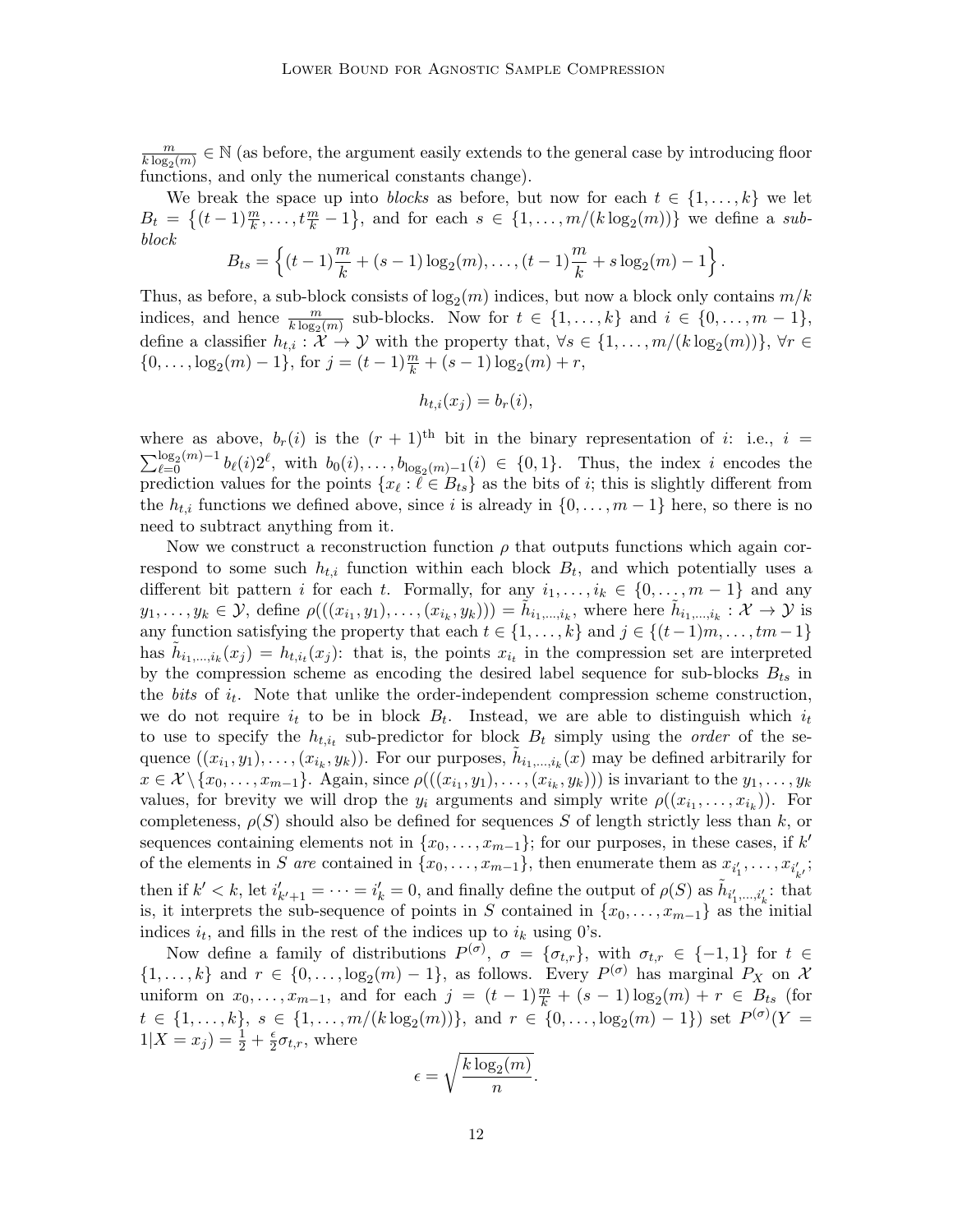Now let us suppose  $\sigma$  is chosen *randomly*, with  $\sigma_{t,r}$  independent Uniform({-1,1}). Then

$$
\mathcal{E}_{\text{ag}}^o(n,k) \geq \mathbf{E} \left[ \inf_{\kappa} \mathcal{E}_{\text{ag}}^o(n,k,\rho,\kappa,P^{(\sigma)}) \right],
$$

so that it suffices to lower-bound the expression on the right hand side.

For any  $t \in \{1, ..., k\}$  and  $r \in \{0, ..., \log_2(m) - 1\}$ , denote

$$
C_{t,r} = \{(t-1)\frac{m}{k} + (s-1)\log_2(m) + r : s \in \{1, ..., m/(k \log_2(m))\}\}.
$$

Also define  $\mathcal{H}_{k,\rho}^* = \{\rho((x_{i_1},\ldots,x_{i_k})) : i_1,\ldots,i_k \in \{0,\ldots,m-1\}\},\$  the space of all possible classifiers  $\rho$  can produce. As before, we are concerned both with constructing a lower bound on the excess risk of  $\hat{h} = \rho(\kappa(Z_{[n]}))$  relative to  $\min_{h \in \mathcal{H}_{k,\rho}^*} R(h; P^{(\sigma)})$  via a traditional VC lower bound argument, and also with upper-bounding  $\min_{h \in \mathcal{H}_{k,\rho}(Z_{[n]})} R(h; P^{(\sigma)}) \min_{h\in\mathcal{H}_{k,\rho}^*} R(h; P^{(\sigma)})$ , so that the lower bound remains nearly valid for the excess risk of  $\hat{h}$ relative to classifiers  $\rho$  can actually produce given sequences within this data set  $Z_{[n]}$ .

Fix any  $t \in \{1, ..., k\}$  and let  $P_t^{(\sigma)}$  denote the conditional distribution of  $(X, Y) \sim P^{(\sigma)}$ given  $\sigma$  and the event that  $X \in \{x_j : j \in B_t\}$ . Also denote  $\mathcal{H}_t^* = \{h_{t,i} : i \in \{0, \ldots, m-1\}\},$  $i_t^* = \text{argmin}_{i \in \{0, ..., m-1\}} R(h_{t,i}; P_t^{(\sigma)})$  $h_t^{(\sigma)}$ )  $h_t^* = h_{t,i_t^*}$ , and

$$
\mathcal{H}_t(Z_{[n]}) = \{h_{t,i} : i \in \{0, \ldots, m-1\}, x_i \in \{X_1, \ldots, X_n\}\}.
$$

As before, we are now interested in proving that any compression function  $\kappa$  results in  $\hbar =$  $\rho(\kappa(Z_{[n]}))$  with  $\mathbf{E}[R(\hat{h};P_t^{(\sigma)})]$  $P_t^{(\sigma)}$ ) –  $R(h_t^*; P_t^{(\sigma)}$  $t^{(\sigma)}(t) \ge \epsilon/(8e^4)$ , and also  $\mathbf{E}[\min_{h \in \mathcal{H}_t(Z_{[n]})} R(h; P_t^{(\sigma)})]$  $t^{(\sigma)}$ ) —  $R(h_t^*; P_t^{(\sigma)}$  $\left[e^{(\sigma)}\right] \leq \epsilon/(16e^4).$ 

The first part proceeds nearly identically to the corresponding part in the proof of Theo-rem [1,](#page-3-1) with a few changes needed to convert to this scenario. For any  $r \in \{0, \ldots, \log_2(m) - \}$ 1}, for any  $j \in C_{t,r}$ , note that  $h_t^*(x_j) = \frac{\sigma_{t,r}+1}{2}$ . Also, for any compression function  $\kappa$ , any  $\hat{h}$  that  $\rho(\kappa(Z_{[n]}))$  is capable of producing has  $\hat{h}(x_j) = \hat{h}(x_{j'})$  for every  $j, j' \in C_{t,r}$ . In particular, if we let  $\hat{i}_t \in \{0, \ldots, m-1\}$  be the index with  $b_r(\hat{i}_t) = \hat{h}(x_{(t-1)(m/2)+r})$  for every  $r \in \{0, \ldots, \log_2(m) - 1\}$ , then  $\hat{h}$  and  $h_{t, \hat{i}_t}$  agree on every element of  $\{x_j : j \in B_t\}$ . This also implies

$$
R(\hat{h}; P_t^{(\sigma)}) - R(h_t^*; P_t^{(\sigma)}) = R(h_{t,\hat{i}_t}; P_t^{(\sigma)}) - R(h_t^*; P_t^{(\sigma)})
$$
  
= 
$$
\frac{1}{\log_2(m)} \sum_{r=0}^{\log_2(m)-1} \epsilon \mathbb{I}\left[b_r(\hat{i}_t) \neq \frac{\sigma_{t,r}+1}{2}\right].
$$

Therefore, denoting by  $n_{t,r} = |\{i \leq n : X_i \in \{x_j : j \in C_{t,r}\}\}|$ , we have

$$
\mathbf{E}[R(\hat{h}; P_t^{(\sigma)}) - R(h_t^*; P_t^{(\sigma)})] = \frac{\epsilon}{\log_2(m)} \sum_{r=0}^{\log_2(m)-1} \mathbf{E}\bigg[\mathbf{P}\bigg(b_r(\hat{i}_t) \neq \frac{\sigma_{t,r}+1}{2}\bigg|n_{t,r}\bigg)\bigg].
$$

For any  $r \in \{0, \ldots, \log_2(m) - 1\}$ , enumerate the  $n_{t,r}$  random variables  $(X_i, Y_i)$  with  $X_i \in$  ${x_j : j \in C_{t,r}}$  as  $(X_{i(r,1)}, Y_{i(r,1)}), \ldots, (X_{i(r,n_{t,r})}, Y_{i(r,n_{t,r})})$ , and note that given  $n_{t,r}$ , the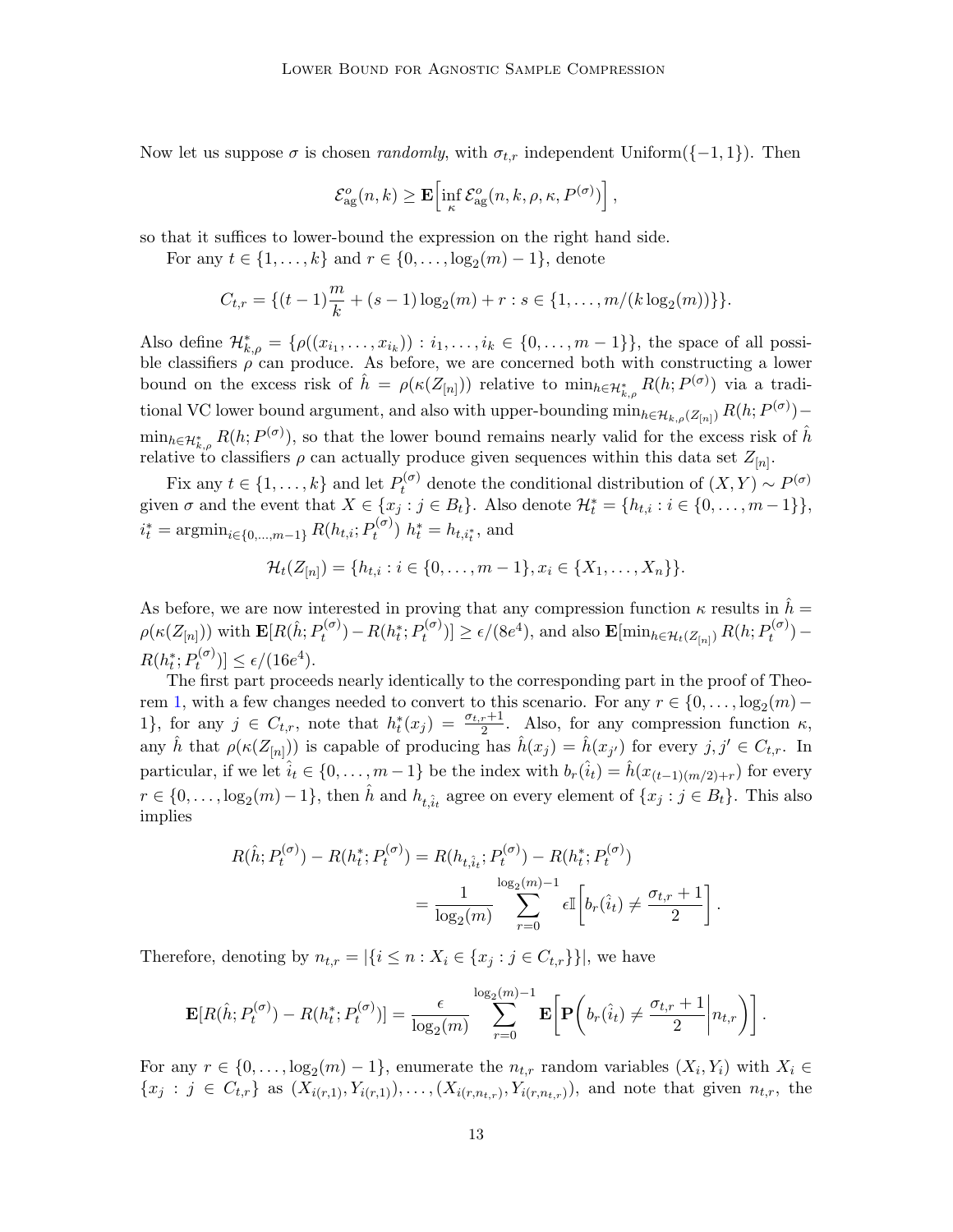values  $(Y_{i(r,1)},\ldots,Y_{i(r,n_{t,r})})$  are a sufficient statistic for  $\sigma_{t,r}$  (see Definition 2.4 of [Schervish,](#page-16-8) [1995\)](#page-16-8), and therefore (see Theorem 3.18 of [Schervish,](#page-16-8) [1995\)](#page-16-8) there exists a (randomized) decision rule  $\hat{f}_{t,r}(Y_{i(r,1)},\ldots,Y_{i(r,n_{t,r})})$  depending only on these variables and independent random bits such that

$$
\mathbf{P}\left(b_r(\hat{i}_t) \neq \frac{\sigma_{t,r}+1}{2}\bigg|n_{t,r}\right) = \mathbf{P}\left(\hat{f}_{t,r}(Y_{i(r,1)},\ldots,Y_{i(r,n_{t,r})}) \neq \frac{\sigma_{t,r}+1}{2}\bigg|n_{t,r}\right).
$$

Furthermore, since  $Y_{i(r,1)}, \ldots, Y_{i(r,n_{t,r})}$  are conditionally iid Bernoulli $(\frac{1}{2} + \frac{\epsilon}{2})$  $(\frac{\epsilon}{2}\sigma_{t,r})$  given  $n_{t,r}$ and  $\sigma_{t,r}$ , Lemma 5.1 of [Anthony and Bartlett](#page-15-10) [\(1999\)](#page-15-10) implies

$$
\mathbf{P}\left(\hat{f}_{t,r}(Y_{i(r,1)},\ldots,Y_{i(r,n_{t,r})})\neq \frac{\sigma_{t,r}+1}{2}\bigg|n_{t,r}\right) > \frac{1}{8e}\exp\bigl\{-(8/3)n_{t,r}\epsilon^2\bigr\}\,.
$$

Altogether, and combined with Jensen's inequality, we have that

$$
\mathbf{E}[R(\hat{h}; P_t^{(\sigma)}) - R(h_t^*; P_t^{(\sigma)})]
$$
\n
$$
\geq \frac{\epsilon}{8e \log_2(m)} \sum_{r=0}^{\log_2(m)-1} \mathbf{E}[\exp\{-(8/3)n_{t,r}\epsilon^2\}] \geq \frac{\epsilon}{8e \log_2(m)} \sum_{r=0}^{\log_2(m)-1} \exp\{-(8/3)\mathbf{E}[n_{t,r}]\epsilon^2\}
$$
\n
$$
= \frac{\epsilon}{8e \log_2(m)} \sum_{r=0}^{\log_2(m)-1} \exp\{- (8/3) \frac{n}{k \log_2(m)} \epsilon^2\} \geq \frac{\epsilon}{8e \log_2(m)} \sum_{r=0}^{\log_2(m)-1} e^{-(8/3)} \geq \frac{\epsilon}{8e^4}.
$$

Next, continuing on to the second part, for any  $x \in \{x_i : i \in \{0, ..., m-1\}\}\)$ , denote by  $I(x)$  the index i such that  $x = x_i$ . Similarly to before, any  $i \in \{0, ..., m-1\}$  has

$$
R(h_{t,i}; P_t^{(\sigma)}) - R(h_t^*; P_t^{(\sigma)}) = \frac{\epsilon}{\log_2(m)} \sum_{j=0}^{\log_2(m)-1} \mathbb{I}[b_j(i) \neq b_j(i_t^*)],
$$

and this further means that an i for which  $h_{t,i}$  has minimal  $R(h_{t,i}; P_t^{(\sigma)})$  $h_t^{(\sigma)}$  among all  $h_{t,i'} \in$  $\mathcal{H}_t(Z_{[n]})$  can equivalently be defined as an i with minimal  $\sum_{j=0}^{\log_2(m)-1}\mathbb{I}[b_j(i) \neq b_j(i^*_t)]$  among all  $i' \in \{I(X_1), \ldots, I(X_n)\}\$ . For any  $i \in \{0, \ldots, m-1\}$ , denote  $\Delta_t(i) = \sum_{j=0}^{\log_2(m)-1} \mathbb{I}[b_j(i) \neq j]$  $b_j(i_t^*)$ . It therefore suffices to prove an upper bound for the quantity

$$
\frac{\epsilon}{\log_2(m)} \mathbf{E} \left[ \min_{i \in \{I(X_1),...,I(X_n)\}} \Delta_t(i) \right].
$$

Define a random variable X with distribution  $P_X$  (recalling this is uniform on  $\{x_0, ..., x_{m-1}\}$ ). Then the conditional distribution of  $\Delta_t(I(X))$  given  $\sigma$  is Binomial(log<sub>2</sub> $(m), \frac{1}{2}$ )  $(\frac{1}{2})$ . Letting  $q = 16e^4$ , and supposing c is sufficiently large so that  $q \leq (1/2) \log_2(m)$ , following the argument from the analogous step in the proof of Theorem [1](#page-3-1) (where an analysis is given that would apply to *any* Binomial( $\log_2(m)$ ,  $\frac{1}{2}$ )  $(\frac{1}{2})$  random variable) we have

$$
\mathbf{P}\left(\Delta_t(I(X)) \le \frac{1}{2q} \log_2(m) \middle| \sigma\right) \ge (2q)^{-1} m^{(1/2q) \log_2(2q) - 1},
$$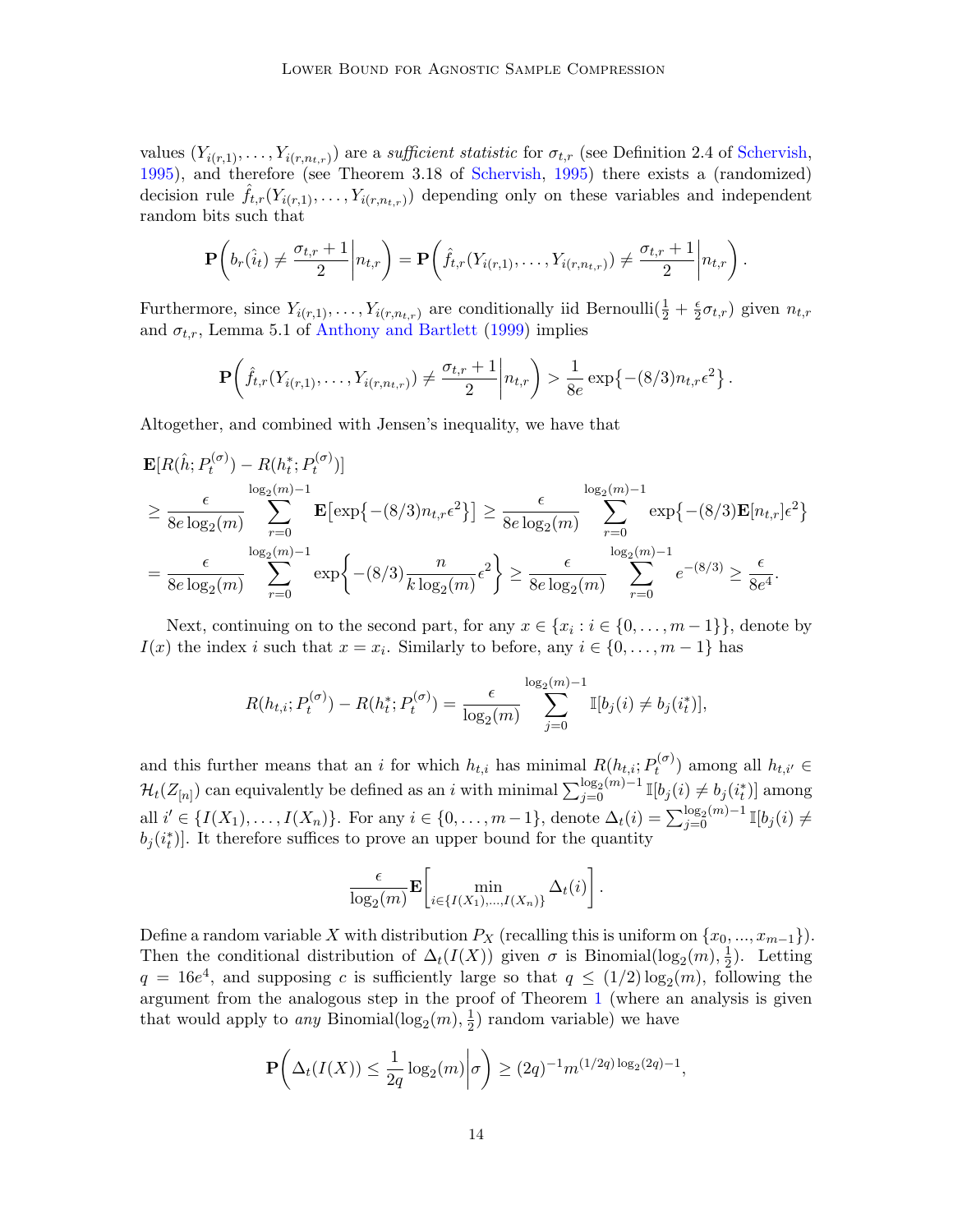which implies (still following similar derivations as in the proof of Theorem [1,](#page-3-1) except with  $n_t$  replaced by n)

$$
\mathbf{P}\left(\min_{i\in\{I(X_1),...,I(X_n)\}}\Delta_t(i) > \frac{1}{2q}\log_2(m)\middle|\sigma\right) \leq \exp\left\{-(2q)^{-1}m^{(1/2q)\log_2(2q)-1}n\right\}.
$$

By the law of total expectation and the fact that  $R(h; P_t^{(\sigma)})$  $(t^{(\sigma)}) \leq 1$ , we have

$$
\mathbf{E}\left[\min_{h\in\mathcal{H}_t(Z_{[n]})} R(h; P_t^{(\sigma)}) - R(h_t^*; P_t^{(\sigma)})\right] \leq \frac{\epsilon}{2q} + \exp\left\{-(2q)^{-1}m^{(1/2q)\log_2(2q)-1}n\right\}.
$$

Then note that  $\exp\left\{-\left(2q\right)^{-1}m^{\left(1/2q\right)\log_2\left(2q\right)-1}n\right\}$  shrinks strictly faster than the above specification of  $\epsilon$  as a function of  $n/(k \log(n))$ , and hence we may conclude that for a sufficiently large choice of the numerical constant c, this expression is smaller than  $\frac{\epsilon}{32e^4}$ . Therefore, we conclude that <u>г</u>

$$
\mathbf{E}\left[\min_{h\in\mathcal{H}_t(Z_{[n]})} R(h; P_t^{(\sigma)}) - R(h_t^*; P_t^{(\sigma)})\right] \leq \frac{\epsilon}{16e^4}.
$$

These two parts combine to imply that

$$
\mathbf{E}\left[R(\hat{h}; P_t^{(\sigma)}) - \min_{h \in \mathcal{H}_t(Z_{[n]})} R(h; P_t^{(\sigma)})\right]
$$
\n
$$
= \mathbf{E}\left[R(\hat{h}; P_t^{(\sigma)}) - R(h_t^*; P_t^{(\sigma)})\right] - \mathbf{E}\left[\min_{h \in \mathcal{H}_t(Z_{[n]})} R(h; P_t^{(\sigma)}) - R(h_t^*; P_t^{(\sigma)})\right] \ge \frac{\epsilon}{16e^4}
$$

.

As a final step, we stitch together these lower bounds for the blocks to create a lower bound under the full distribution  $P^{(\sigma)}$ . Toward this end, note that any h has  $R(h; P^{(\sigma)}) =$ 1  $\frac{1}{k} \sum_{t=1}^{k} R(h; P_t^{(\sigma)})$  $t^{(\sigma)}$ ). Also note that, for this reconstruction function  $\rho$ , every  $\tilde{h}_{i_1,\dots,i_k}$  function with  $i_1, \ldots, i_k \in \{I(X_1), \ldots, I(X_n)\}\)$  can be produced by  $\rho$  using an argument sequence S of at most k elements of  $\{X_1, \ldots, X_n\}$ : namely,  $S = (x_{i_1}, \ldots, x_{i_k})$ , since each of these  $x_{i_t}$  are in  $\{X_1,\ldots,X_n\}$  due to  $i_t \in \{I(X_1),\ldots,I(X_n)\}$ . Also note that  $R(\tilde{h}_{i_1,\ldots,i_k}; P_t^{(\sigma)})$  $t^{(\sigma)}$ ) =  $R(h_{t,i_t}; P_t^{(\sigma)})$  $t^{(\sigma)}$ ). Therefore,

$$
\min_{h \in \mathcal{H}_{k,\rho}(Z_{[n]})} R(h; P^{(\sigma)}) \le \min_{i_1, \dots, i_k \in \{I(X_1), \dots, I(X_n)\}} R(\tilde{h}_{i_1, \dots, i_k}; P^{(\sigma)})
$$
\n
$$
= \min_{i_1, \dots, i_k \in \{I(X_1), \dots, I(X_n)\}} \frac{1}{k} \sum_{t=1}^k R(h_{t,i_t}; P_t^{(\sigma)})
$$
\n
$$
= \frac{1}{k} \sum_{t=1}^k \min_{i_t \in \{I(X_1), \dots, I(X_n)\}} R(h_{t,i_t}; P_t^{(\sigma)}) = \frac{1}{k} \sum_{t=1}^k \min_{h \in \mathcal{H}_t(Z_{[n]})} R(h; P_t^{(\sigma)}).
$$

Thus, for any compression function  $\kappa$ , denoting  $\hat{h} = \rho(\kappa(Z_{[n]})),$ 

$$
\mathbf{E}\left[R(\hat{h}; P^{(\sigma)}) - \min_{h \in \mathcal{H}_{k,\rho}(Z_{[n]})} R(h; P^{(\sigma)})\right] \n\geq \frac{1}{k} \sum_{t=1}^{k} \mathbf{E}\left[R(\hat{h}; P_t^{(\sigma)}) - \min_{h \in \mathcal{H}_t(Z_{[n]})} R(h; P_t^{(\sigma)})\right] \geq \frac{1}{16e^4} \epsilon \gtrsim \sqrt{\frac{k \log(n)}{n}}.
$$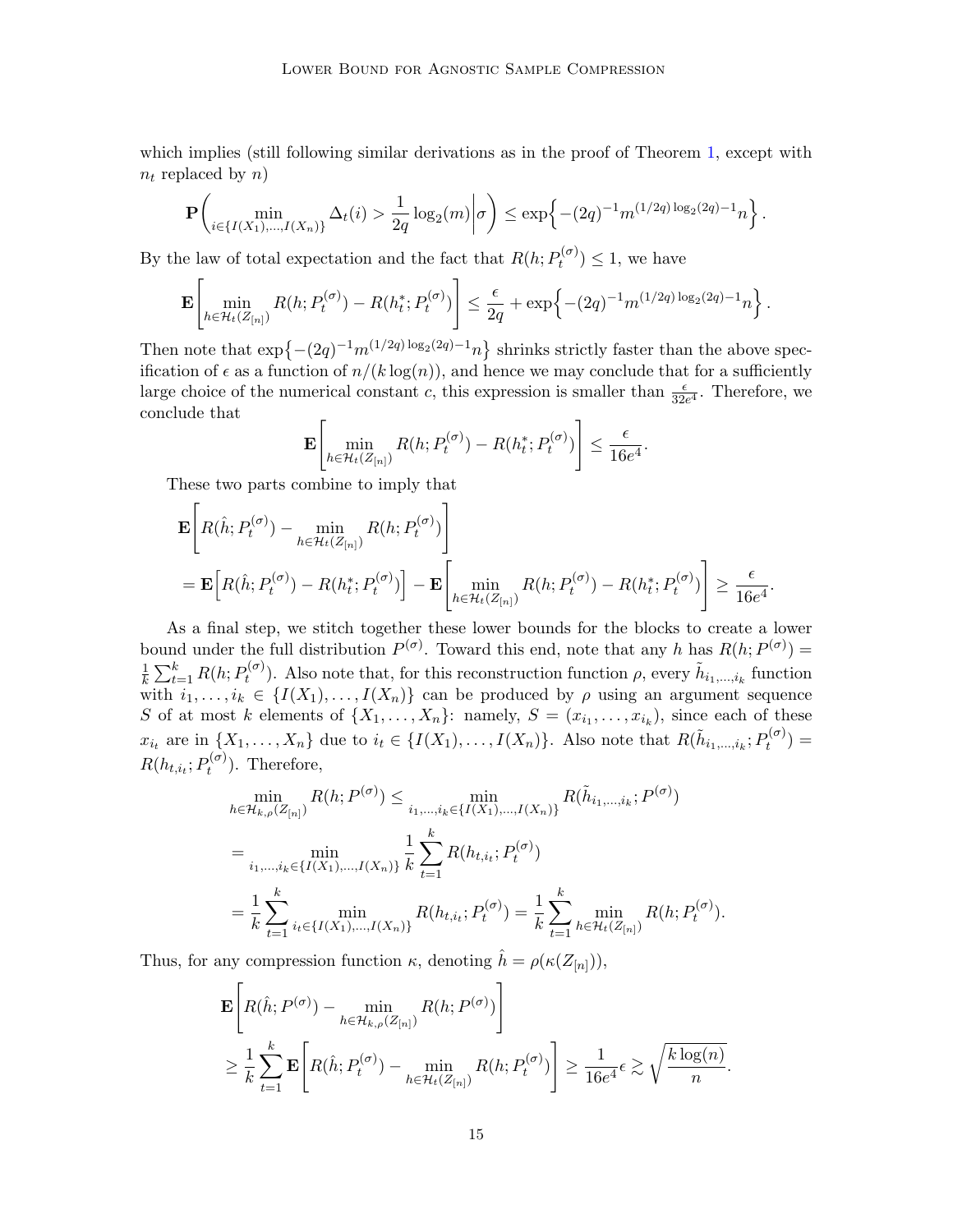$\blacksquare$ 

## References

- <span id="page-15-10"></span>Martin Anthony and Peter L. Bartlett. Neural Network Learning: Theoretical Foundations. Cambridge University Press, Cambridge, 1999. ISBN 0-521-57353-X. doi: 10.1017/ CBO9780511624216. URL <http://dx.doi.org/10.1017/CBO9780511624216>.
- <span id="page-15-0"></span>Anselm Blumer, Andrzej Ehrenfeucht, David Haussler, and Manfred K. Warmuth. Learnability and the Vapnik-Chervonenkis dimension. J. Assoc. Comput. Mach., 36(4):929– 965, 1989. ISSN 0004-5411.
- <span id="page-15-4"></span>Ofir David, Shay Moran, and Amir Yehudayoff. Supervised learning through the lens of compression. In Advances in Neural Information Processing Systems, pages 2784–2792, 2016.
- <span id="page-15-1"></span>Luc Devroye, László Györfi, and Gábor Lugosi. A probabilistic theory of pattern recognition, volume 31 of Applications of Mathematics (New York). Springer-Verlag, New York, 1996. ISBN 0-387-94618-7.
- <span id="page-15-3"></span>Sally Floyd and Manfred K. Warmuth. Sample compression, learnability, and the vapnikchervonenkis dimension. Machine Learning, 21(3):269–304, 1995.
- <span id="page-15-6"></span>Lee-Ad Gottlieb, Aryeh Kontorovich, and Pinhas Nisnevitch. Near-optimal sample compression for nearest neighbors. In Advances in Neural Information Processing Systems 27: Annual Conference on Neural Information Processing Systems 2014, December 8-13 2014, Montreal, Quebec, Canada, pages 370–378, 2014.
- <span id="page-15-2"></span>Thore Graepel, Ralf Herbrich, and John Shawe-Taylor. Pac-bayesian compression bounds on the prediction error of learning algorithms for classification. Machine Learning, 59  $(1-2):55-76, 2005.$
- <span id="page-15-9"></span>Steve Hanneke. The optimal sample complexity of PAC learning. *Journal of Machine* Learning Research, 17:38:1–38:15, 2016. URL [http://jmlr.org/papers/v17/15-389.](http://jmlr.org/papers/v17/15-389.html) [html](http://jmlr.org/papers/v17/15-389.html).
- <span id="page-15-5"></span>Steve Hanneke, Aryeh Kontorovich, and Menachem Sadigurschi. Efficient conversion of learners to bounded sample compressors. 2018.
- <span id="page-15-11"></span>David Haussler. Sphere packing numbers for subsets of the Boolean  $n$ -cube with bounded Vapnik-Chervonenkis dimension. J. Combin. Theory Ser. A, 69(2):217–232, 1995.
- <span id="page-15-8"></span>David Haussler, Nick Littlestone, and Manfred K. Warmuth. Predicting {0,1}-functions on randomly drawn points. Inf. Comput., 115(2):248–292, 1994. doi: 10.1006/inco.1994.1097.
- <span id="page-15-7"></span>Daniel M. Kane, Roi Livni, Shay Moran, and Amir Yehudayoff. On communication complexity of classification problems. CoRR, abs/1711.05893, 2017. URL [http://arxiv.](http://arxiv.org/abs/1711.05893) [org/abs/1711.05893](http://arxiv.org/abs/1711.05893).